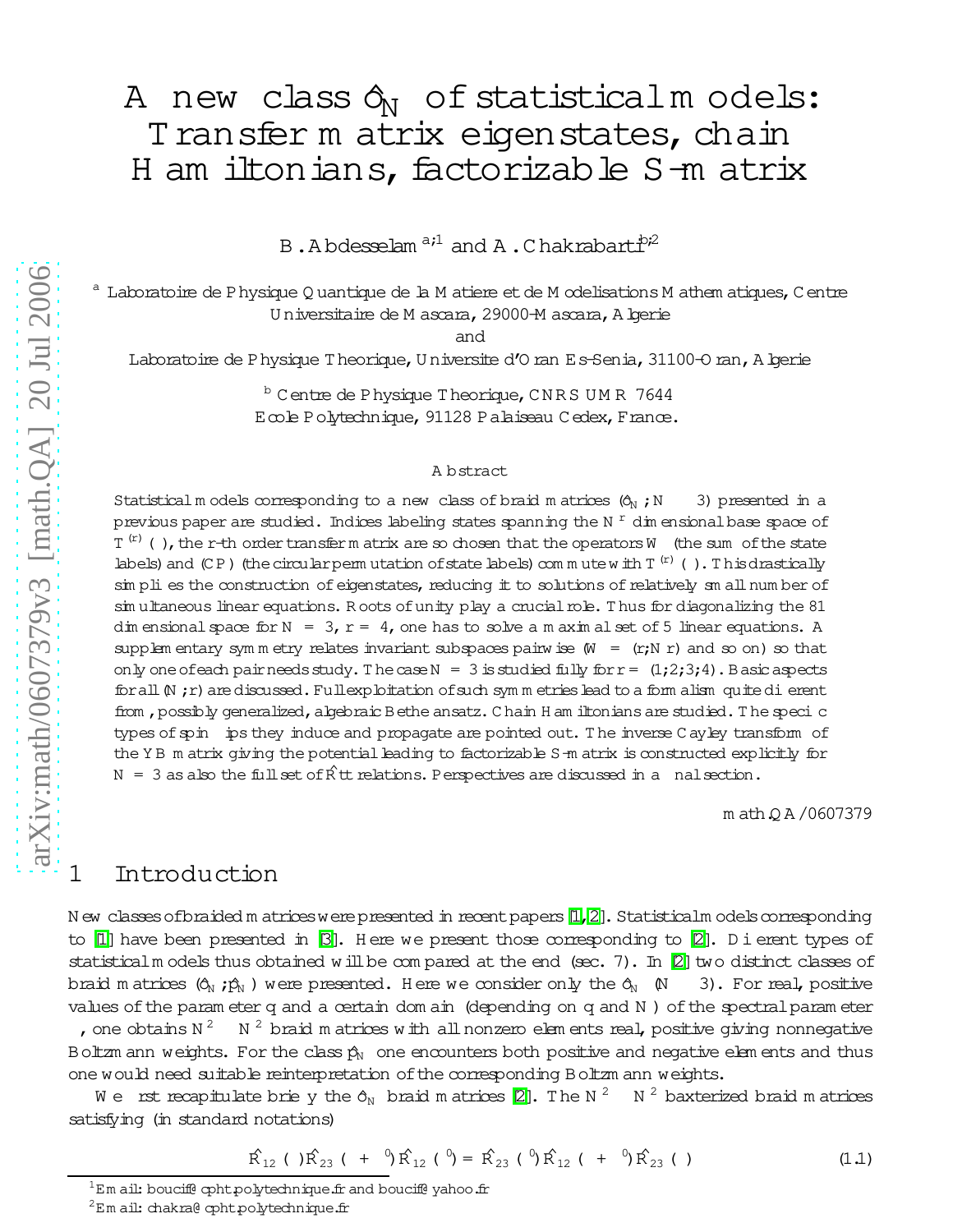are given by

$$
\hat{R}(t) = I \frac{\sinh t}{\sinh t + 1} P_0^0; \qquad (12)
$$

where

$$
e + e = N
$$
 1]+1  $\frac{q^{N-1} q^{N+1}}{q q^1} + 1$  (1.3)

and

$$
P_0^0 = \begin{cases} X^N & \text{if } (i,j) \neq 0 \\ Y^N & \text{if } (i,j) = 1 \end{cases} \tag{1.4}
$$

with the follwing notations:

1. The N N m atrix (ij) has only one non-zero elem ent, unity, on row i and column j and

$$
(\hat{L}^0; j^0) = (N \quad i + 1; N \quad j + 1): \tag{1.5}
$$

2. The N -tuple ( $_1$ ;  $_2$ ;::;; N ) is dened as

n 
$$
\frac{1}{2}
$$
; n  $\frac{3}{2}$ ; ...;  $\frac{1}{2}$ ; 0;  $\frac{1}{2}$ ; ...; n +  $\frac{1}{2}$  (1.6)

 $for N = 2n + 1$  and

 $(n \ 1; n \ 2; \ldots; 1; 0; 0; 1; \ldots; n+1)$  (1.7)

 $for N = 2n$ .

O fthe three projectors  $(P_+$ ;P;P<sub>0</sub>) providing a spectral resolution of SO<sub>q</sub>  $(N$ ) braid m atrices only

$$
P_0^0 = (N \t 1] + 1) P_0 \t (1.8)
$$

appears in our class. To signalthis provenance (along with crucialdierences) our class is designated as  $\hat{O}_N$ . M ore relevant discussions can be found in [\[2\]](#page-26-1).

We now introduce the perm utation matrix

$$
P = \begin{cases} X & (j) \\ ij & (j) \end{cases} \qquad P^2 = I \qquad (1.9)
$$

the Yang-Baxterm atrix

$$
R(t) = P\hat{R}(t)
$$
 (1.10)

and the m onodrom y m atrices satisfying

$$
\hat{R} (0, 0) (t(1, 1)) = (t(0, 0) t(1, 1)) \hat{R} (0, 0)
$$
 (1.11)

The  $t$ -m atrix satisfying  $(1.11)$  is N N in term s of the blocks

$$
t_{ij}; \qquad (i,j = 1; \ldots; N) \qquad (1.12)
$$

each  $t_{ij}$  being itself am atrix whose dim ension is prescribed as follows. O ne starts with N N blocks  $t_{ij}$  obtained from the standard prescription (satisfying  $(1.11)$ )

 $t^{(1)}$  ( ) = P  $\hat{R}$  ( ) = R ( ) (1.13)

and then a hierarchy is obtained in plem enting the coproduct prescription

$$
t_{i,j}^{(r)}( ) = \sum_{k_1,\ldots,k_{r-1}}^{X} t_{ik_1}^{(1)}( ) \t t_{k_1k_2}^{(1)}( ) \t\t t_{k_1+k_2}^{(1)}( ) \t\t t_{k_r-1}^{(1)}( ) \t\t (1.14)
$$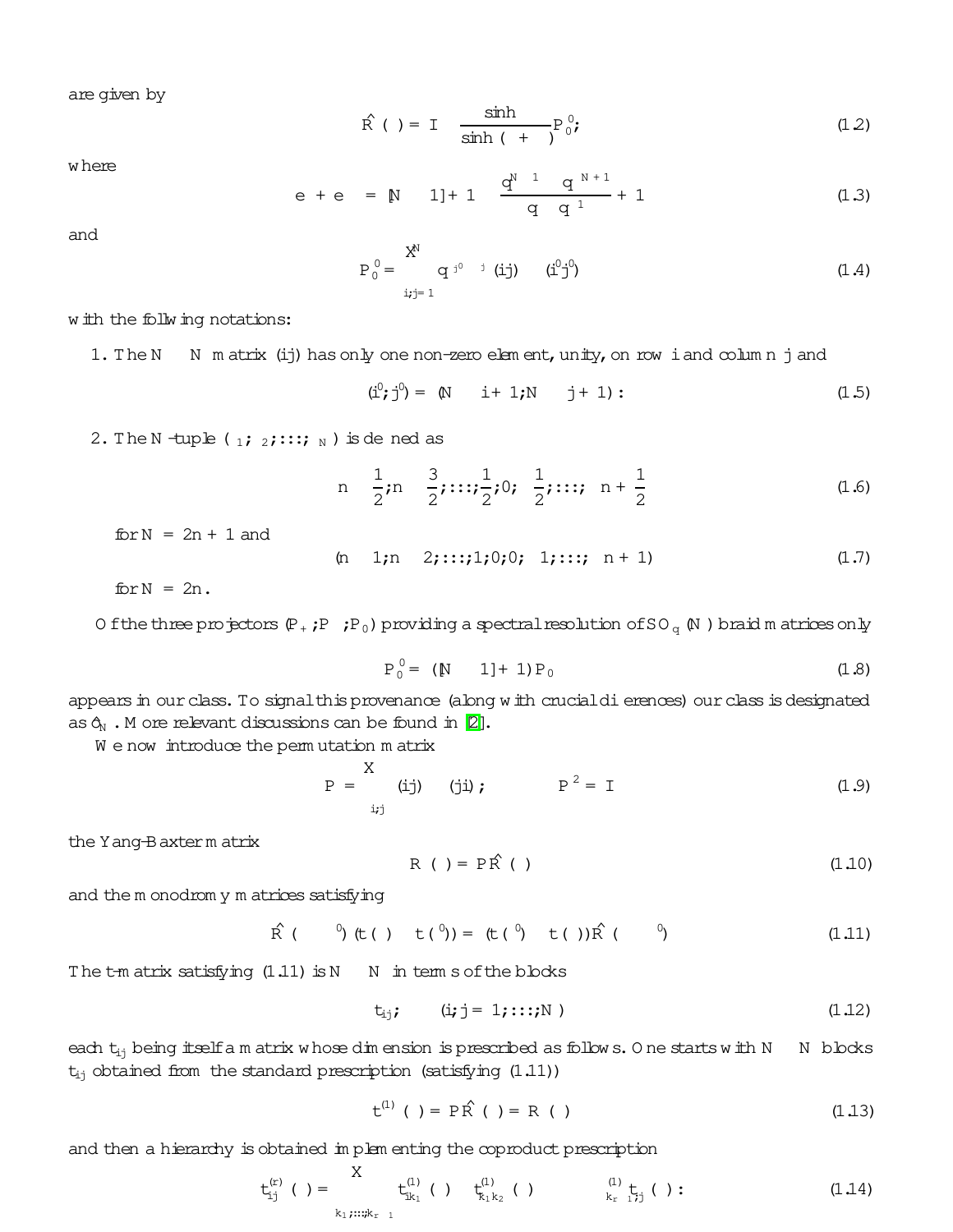Starting with  $(1.13)$ , this prescription assures that  $t^{(r)}$  () satis es  $(1.11)$ .

Now the transferm atrix is dened, for each order r, as

$$
T^{(r)}( ) = \sum_{i=1}^{X^N} t_{ii}^{(r)}( ) :
$$
 (1.15)

The trace and m ore generally the eigenstates and the eigenvalues of  $T^{(r)}$  () provide crucial properties of the statisticalm echanicalm odel associated with  $\hat{R}$  (). In particular, (1.1), (1.11), (1.13), (1.14), (1.15) all together assure the commutativity

$$
[T ( ) ; T ( )^0] = 0:
$$
 (1.16)

C om mutative transfer m atrices provide the crucial feature of exactly solvable m odels of statistical m echanics, the braid m atrices encoding star-triangle relations [4]. For our speci c case  $(\hat{o}_{\text{N}})$  we illustrate, in the following section, some basic features for the simplest case  $(N = 3)$ . Certain aspects for  $N > 3$  will be presented afterwards (sec. 5).

De ne

$$
K \t= \frac{\sinh}{\sinh(t + i)}, \t(1.17)
$$

where (setting  $N = 3$  in  $(1.3)$ )

$$
e + e = q + q^1 + 1
$$
 (1.18)

For

$$
< < 0; \qquad K \quad ( ) > 0: \tag{1.19}
$$

For

$$
= 0; \quad K (0) = 0;
$$
  

$$
= \frac{1}{2}; \quad K \quad \frac{1}{2} = 1;
$$
  

$$
= 1;
$$
  

$$
= 1;
$$
  

$$
= 1;
$$
  

$$
= 1;
$$
  

$$
= 1;
$$
  

$$
= 1;
$$
  

$$
= 1;
$$
  

$$
= 1;
$$
  

$$
= 1;
$$
  

$$
= 1;
$$
  

$$
= 1;
$$
  

$$
= 1;
$$
  

$$
= 1;
$$
  

$$
= 1;
$$
  

$$
= 1;
$$
  

$$
= 1;
$$
  

$$
= 1;
$$
  

$$
= 1;
$$
  

$$
= 1;
$$
  

$$
= 1;
$$
  

$$
= 1;
$$
  

$$
= 1;
$$
  

$$
= 1;
$$
  

$$
= 1;
$$
  

$$
= 1;
$$
  

$$
= 1;
$$
  

$$
= 1;
$$
  

$$
= 1;
$$
  

$$
= 1;
$$
  

$$
= 1;
$$
  

$$
= 1;
$$
  

$$
= 1;
$$
  

$$
= 1;
$$
  

$$
= 1;
$$
  

$$
= 1;
$$
  

$$
= 1;
$$
  

$$
= 1;
$$
  

$$
= 1;
$$
  

$$
= 1;
$$
  

$$
= 1;
$$
  

$$
= 1;
$$
  

$$
= 1;
$$
  

$$
= 1;
$$
  

$$
= 1;
$$
  

$$
= 1;
$$
  

$$
= 1;
$$
  

$$
= 1;
$$
  

$$
= 1;
$$
  

$$
= 1;
$$
  

$$
= 1;
$$
  

$$
= 1;
$$
  

$$
= 1;
$$
  

$$
= 1;
$$
  

$$
= 1;
$$
  

$$
=
$$

H enceforw ard we consider the dom  $\sin(1.19)$ .

#### $\overline{2}$ Trace of the transfer m atrix from iterative structure

The standard prescription (1.13) yields for  $\hat{\sigma}_3$ 

$$
t^{(1)} ( ) = P\hat{R} ( ) = P (I + K ( ) P_0^0)
$$
 (2.1)

and hence (suppressing now the argum ent for simplicity)

$$
t_{11}^{(1)} = \begin{bmatrix} 1 & 0 & 0 \\ 0 & 0 & 0 \\ 0 & 0 & K \end{bmatrix}, \quad t_{12}^{(1)} = \begin{bmatrix} 1 & 0 & 0 \\ 1 & 0 & 0 \\ 0 & 0 & K \end{bmatrix}, \quad t_{21}^{(1)} = \begin{bmatrix} 0 & 0 & 0 \\ 0 & 0 & K \end{bmatrix}, \quad t_{31}^{(1)} = \begin{bmatrix} 0 & 0 & 0 \\ 0 & 0 & 0 \\ 0 & 0 & 0 \end{bmatrix}, \quad t_{41}^{(1)} = \begin{bmatrix} 0 & 1 & 0 \\ 0 & 0 & 0 \\ 0 & 0 & 0 \end{bmatrix}, \quad t_{52}^{(1)} = \begin{bmatrix} 0 & 0 & 0 \\ 0 & 1 + K \\ 0 & 0 & 0 \end{bmatrix}, \quad t_{63}^{(1)} = \begin{bmatrix} 0 & 0 & 0 \\ 0 & 1 & 0 \\ 0 & 0 & 0 \end{bmatrix}, \quad t_{73}^{(1)} = \begin{bmatrix} 0 & 0 & 1 \\ 0 & 0 & 1 \end{bmatrix}, \quad t_{73}^{(1)} = \begin{bmatrix} 0 & 0 & 0 \\ 0 & 0 & 0 \\ 0 & 0 & 0 \end{bmatrix}.
$$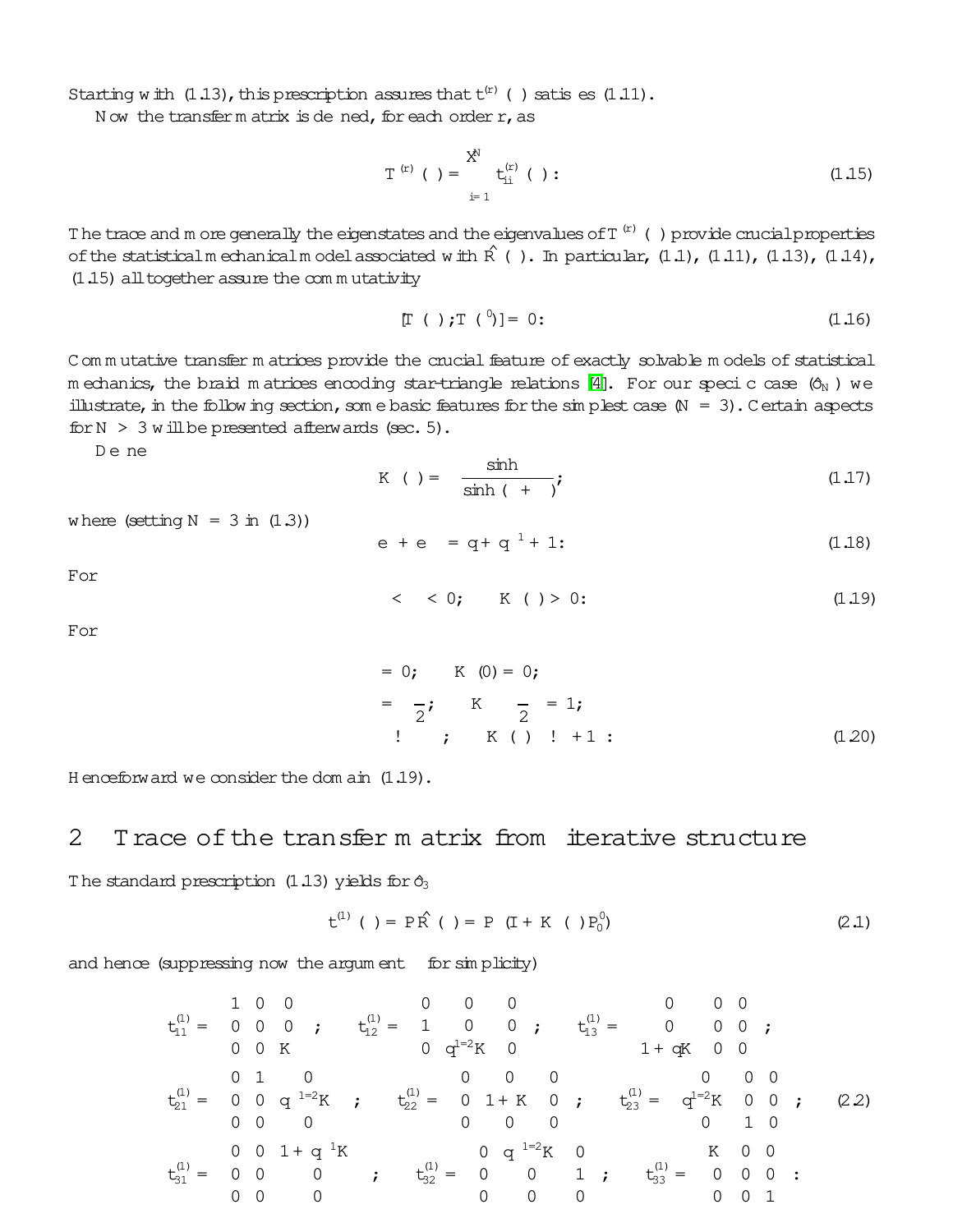All -dependence is contained in the param eter K, as de ned in (1.17). Starting with the 3 3 blocks the prescription (1.14) gives  $3^r$   $3^r$  blocks  $t_{ij}^{(r)}$ . The recursion relations for our case  $\mathbb{N} = 3$ ) are (for  $j = 1;2;3$ 

 $\langle \cdot \rangle$ 

$$
t_{1j}^{(r+1)} = \begin{array}{ccc} t_{1j}^{(r)} & 0 & 0 \\ t_{2j}^{(r)} & 0 & 0 \\ (1 + qK) t_{3j}^{(r)} & q^{1=2}K t_{2j}^{(r)} & K t_{1j}^{(r)} \end{array}
$$
 (2.3)

$$
t_{2j}^{(r+1)} = \begin{array}{ccc} 0 & t_{1j}^{(r)} & 0 \\ q^{1=2}K t_{3j}^{(r)} & (1+K) t_{2j}^{(r)} & q^{1=2}K t_{1j}^{(r)} & ; \\ 0 & t_{3j}^{(r)} & 0 \end{array}
$$
 (2.4)

$$
t_{3j}^{(r+1)} = \begin{array}{ccccc} & K t_{3j}^{(r)} & q^{1=2}K t_{2j}^{(r)} & (1+q^{1}K) t_{1j}^{(r)} & & \\ 0 & 0 & t_{2j}^{(r)} & & \\ 0 & 0 & t_{3j}^{(r)} & & \end{array}
$$
 (2.5)

The transferm atrix is iterated as

$$
T^{(r+1)} = t_{11}^{(r+1)} + t_{22}^{(r+1)} + t_{33}^{(r+1)} t_{11}^{(r)} + K t_{33}^{(r)} \t t_{12}^{(r)} + q^{1=2} K t_{23}^{(r)} \t (1+q^{1}K) t_{13}^{(r)} = t_{21}^{(r)} + q^{1=2} K t_{32}^{(r)} \t (1+K) t_{22}^{(r)} \t q^{1=2} K t_{12}^{(r)} + t_{23}^{(r)} (1+qK) t_{31}^{(r)} \t q^{1=2} K t_{21}^{(r)} + t_{32}^{(r)} \t K t_{11}^{(r)} + t_{33}^{(r)} = K t_{11}^{(r)} + t_{33}^{(r)} (2.6)
$$

H ence

$$
Tr T^{(r+1)} = Tr t_{11}^{(r)} + K t_{33}^{(r)} + (1 + K) t_{22}^{(r)} + K t_{11}^{(r)} + t_{33}^{(r)}
$$
  
\n
$$
= (1 + K) Tr t_{11}^{(r)} + t_{22}^{(r)} + t_{33}^{(r)}
$$
  
\n
$$
Tr T^{(r+1)} = (1 + K) Tr T^{(r)} : \qquad (2.7)
$$

But from  $(2.2)$ ,

$$
Tr T^{(1)} = Tr t_{11}^{(1)} + t_{22}^{(1)} + t_{33}^{(1)} = 3 (1 + K): \qquad (2.8)
$$

H ence

$$
Tr T^{(r)} = 3 (1 + K)^r: \t(2.9)
$$

Thus we obtain the trace of T  $^{\rm (r)}$  for all r directly without constructing explicitly the eigenstates and the  $3<sup>r</sup>$  eigenvalues. But the latter being of crucial interest we now turn to their system atic explicit constructions.

## 3 E igenstates and eigenvalues  $(N = 3)$

For N  $\,=\,$  3 the transferm atrix T  $^{(r)}$  ( ) of order r acts on a space of dimension  $\,3^r$  . Construction of eigenstates corresponds to diagonalization of T  $^{\rm (r)}$  on such a base space. But basic sym m etries of T  $^{\rm (r)}$ (Sec. 1) for our case have profound consequences. They reduce the problem so that on has e ectively to diagonalize subspaces whose dim ensions increase polynom ially with  $r$  (rather than according to the power law  $3<sup>r</sup>$ ). To form ulate these features conveniently we introduce the following conventions for state-labels.

For the fundam entalcase,  $r= 1$ , the 3-dim ensional basis is denoted as

j1i 1 0 0 + ; j2i 0 1 0 + ; j3i 0 0 1 + : (3.1)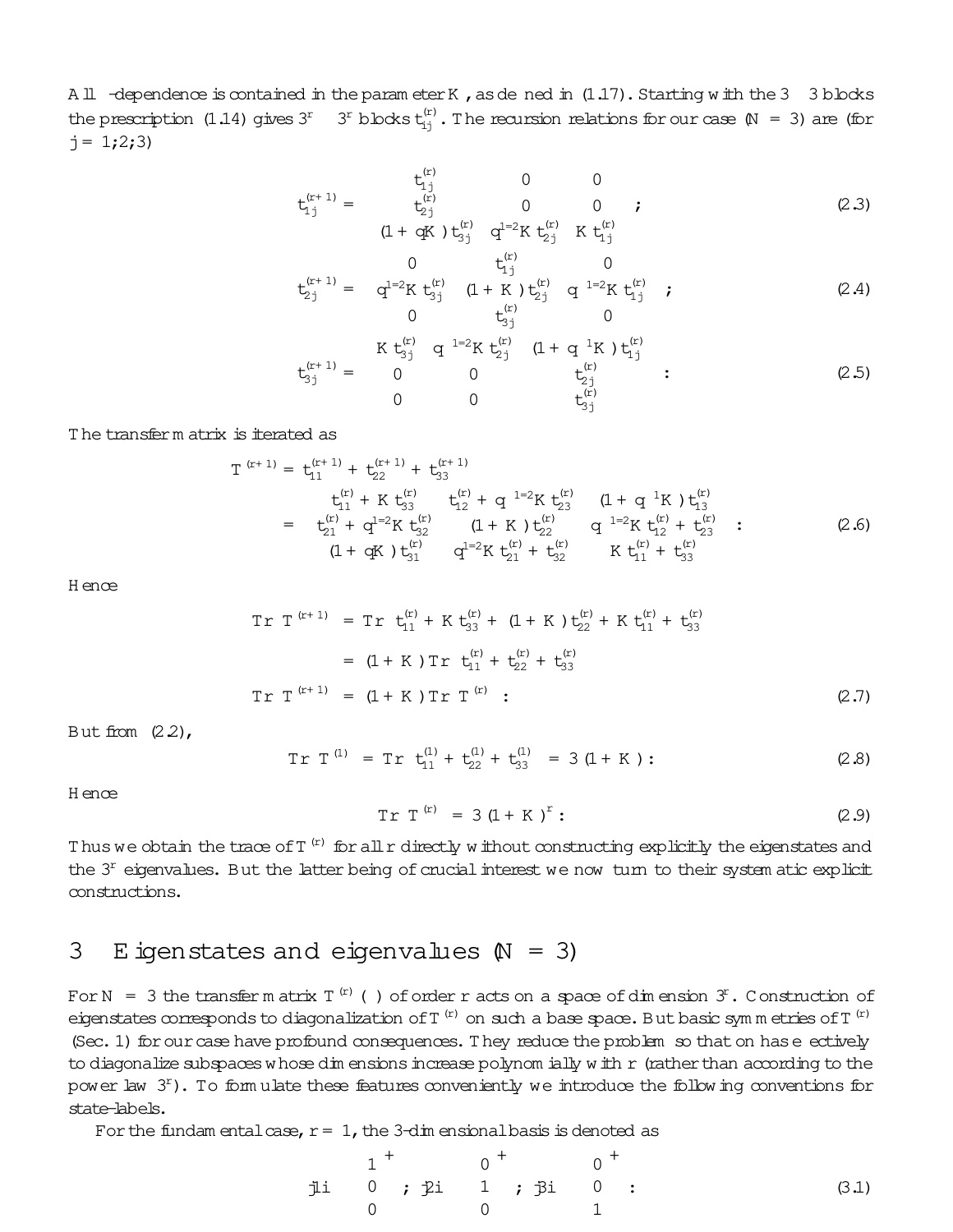For  $r > 1$ , the order of the indices  $(1,2,3)$  represents the tensored structure. Thus, for example, for  $r = 5$ ,

> j1231i ji ji ji ji ji:  $(32)$

The fundam ental realizations  $t_{ij}^{(1)}$  of (2.2) in plem ented in the tensored structure (1.14) of  $t_{ij}^{(r)}$  lead to the following major consequences.

 $(I)$ : Each set of states corresponding to given sum of the indices (state labels  $1,2,3$ ) forms a closed subspace under the action of  $T^{(r)}$  (). Denewith (with  $a_i = (1,2,3)$ )

$$
W \quad \dot{B}_1 a_2 :: a_r i = (a_1 + a_2 + \t b) \dot{B}_1 a_2 :: a_r i : \t (3.3)
$$

Then

$$
\Gamma^{(r)} \quad (\quad ) \; ; \mathbb{W} \quad = \; 0 \tag{3.4}
$$

implying for each state on the right of

$$
T^{(r)}
$$
 ( )  $\dot{p}_1 a_2$  ::: $a_r i =$  $\sum_{b_i}^{X} f_{(a,b)}$  ( )  $\dot{p}_1 b_2$  ::: $b_r i$ ;  $(b_1 + b_2 +$  $\sum_{r} \dot{p}_1 + b_2 +$  $\sum_{r} \dot{p}_2 +$  (3.5)

Thus the  $3<sup>r</sup>$  dim ensional base space of T<sup>(r)</sup> splits into (2r + 1) closed subspaces under the action of  $T^{(r)}$  as

$$
S_{r}; S_{r+1}; \ldots; S_{2r-1}; S_{2r}; S_{2r+1}; \ldots; S_{3r}; \qquad (3.6)
$$

where S<sub>n</sub> corresponds to  $a_1 + a_2 + \cdots + a_n$ . In constructing eigenstates of T<sup>(r)</sup> each S<sub>n</sub> can be treated separately simplifying the problem considerably. The simplest subspaces are the extrem e ones, nam ely

$$
S_r = j1:::1i
$$
 (3.7)

and

$$
S_{3r} = \overrightarrow{B}3:::3i
$$
 (3.8)

(the index  $1(3)$  being repeated r times). These are already automatically eigenstates. The highest dimensional subspace is obtained for  $n = 2r$  which includes the state  $22 :: 2i$ . Special feature of some subspaces will be displayed below.

(II) : W ithin each subspace again  $T^{(r)}$  () commutes with circular permutations of states labels. Thus (CP) representing a circular permutation,

$$
T^{(r)} ( ) ; (CP) = 0 \t\t(3.9)
$$

in the sense

$$
(CP)^{2}T^{(r)} \n\hat{\mathbf{p}}_{1}a_{2}a_{3} \cdots a_{r} a_{r}i = (CP)^{T^{(r)}} \n\hat{\mathbf{p}}_{r}a_{1}a_{2} \cdots a_{r} a_{r} i = T^{(r)} \n\hat{\mathbf{p}}_{r} a_{1}a_{1} \cdots a_{r} a_{r} i
$$
\n(3.10)

and so on for all successive (CP) of the indices  $(a_1a_2::a_r)$ .

(III): A s a consequence the states in each invariant subspace can again be grouped together in plementing roots of unity as follows. Let! be any r-th root of unity, i.e.

$$
!= 1iei2r i2r i2r i2r (r1)
$$
 (3.11)

and (for each possible value of!, separately)

$$
\dot{\mathfrak{B}}_1 a_2 a_3 :: a_{r} 1 a_r i_1 \qquad \dot{\mathfrak{B}}_1 a_2 a_3 :: a_{r} 1 a_r i_1 + ! \dot{\mathfrak{B}}_r a_1 a_2 :: a_{r} 2 a_{r} 1 i_1 + ! \dot{\mathfrak{B}}_r 1 a_r a_1 :: a_{r} 3 a_{r} 2 i
$$
\n
$$
+ \qquad \qquad + \qquad \ddots \qquad + \dot{\mathfrak{B}}_2 a_3 a_4 :: a_{r} a_1 i
$$
\n(3.12)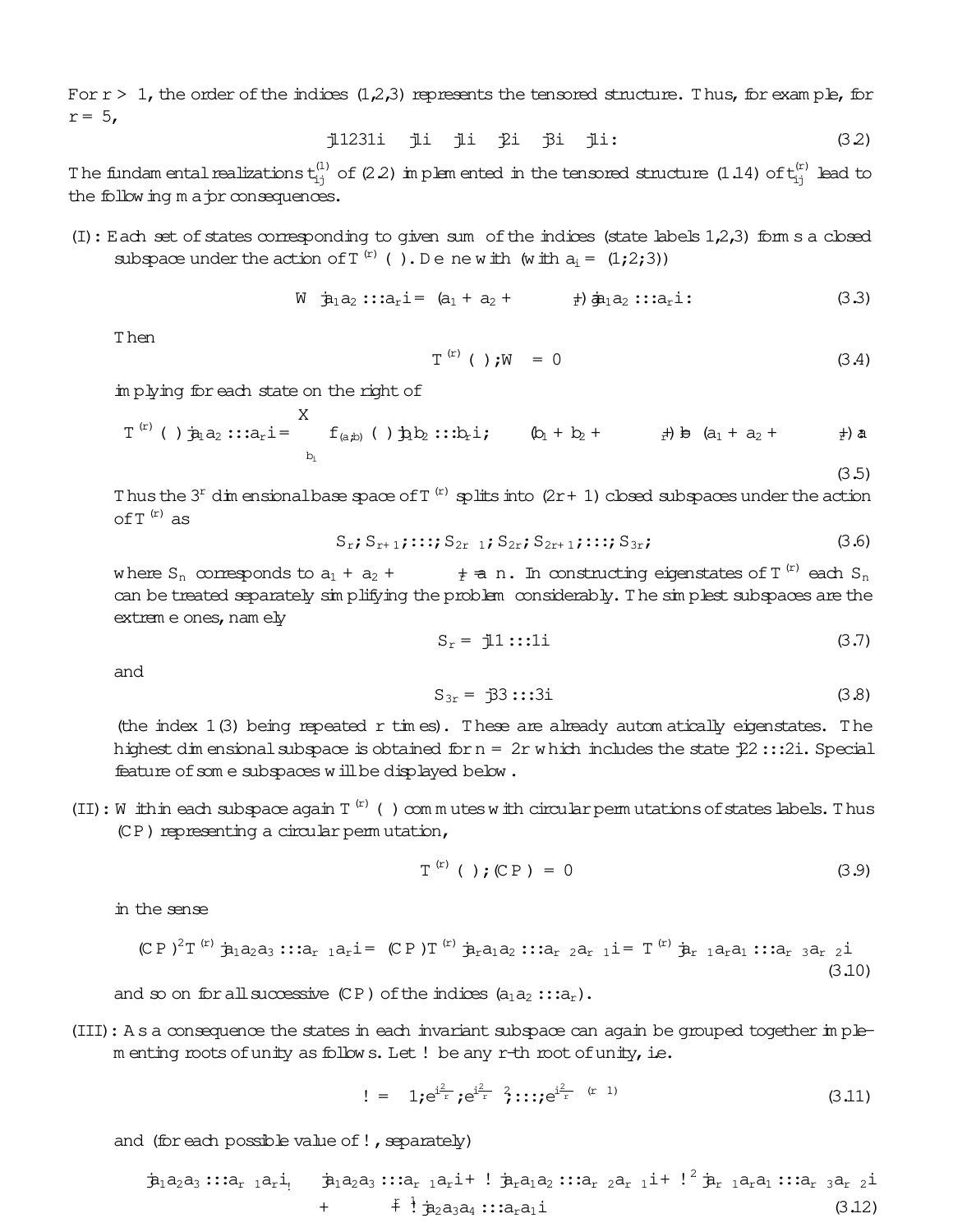The components states are, evidently, all in the same invariant subspace. For r di erent values of! these provide a mutually orthogonal set of r states diagonalizing (CP) since

$$
(CP) \mathbf{\dot{p}}_1 a_2 a_3 \cdots a_{r-1} a_r \mathbf{i}_1 = ! \mathbf{\dot{p}}_1 a_2 a_3 \cdots a_{r-1} a_r \mathbf{i}_1
$$
 (3.13)

The action of T<sup>(r)</sup> on, say,  $\dot{p}_1a_2$ :: $a_r$  <sub>1</sub> $a_r$  i gives directly, due to (3.10), that on  $\dot{p}_1a_2$ :: $a_r$  <sub>1</sub> $a_r$  i<sub>1</sub> for all values of ! . Thus one can e ectively reduce the dim ension of the relevant subspace S<sub>n</sub> for a given sum of state labels,  $(a_1 + a_2 + \t + a_r) = n$ . Such a "two-step reduction", rstly restriction to invariant subspaces  $S_n$ , secondly introduction of roots of unity to form eigenstates of (CP) will be shown to lead to a much slower increase with r (as compared to  $e^{(\ln 3)r}$ ) of the dim ension of the spaces on which one has to diagonalize  $T^{(r)}$ . This will be rst displayed through particular exam ples. The general form ulation will be given at the end of this section.

(IV): But another symm etry is appropriately m entioned at this stage (to be illustrated later explicitly). Interchanging the indices as

$$
(1;2;3) \quad ! \quad (3;2;1) \tag{3.14}
$$

The action of  $T^{(r)}$  is directly obtained via the inversion

$$
q \cdot q^1 \tag{3.15}
$$

in each coe cient. Thus the invariant subspaces related through (3.14) need not ne studied separately. The corresponding eigenstates and eigenvalues are related through  $(3.15)$ . It is su cient to study the rst  $(r + 1)$  subspaces since under  $(3.14)$  and  $(3.15)$ ,

$$
S_{2r} \quad ! \quad S_{2r}; \qquad (S_r; S_{r+1}; \ldots; S_{2r-1}) \qquad (S_{3r}; S_{3r-1}; \ldots; S_{2r+1}) : \qquad (3.16)
$$

Explicit examples for  $r = (3, 4)$  will follow. Our  $\phi_N$  braid m atrices rem ain nontrivial for  $q = 1$ as pointed out in Ref. 2. Now  $(3.14)$  becomes a full symm etry. The degeneracy thus induced is of interest.

 $(V): A$  nalcrucial feature is due to  $(1.16)$ ,

$$
T^{(r)} ( ) \mathbf{;} T^{(r)} ( ) = 0: \qquad (3.17)
$$

Suppose that for, say,  $r = 4$  in some subspace one obtains a closed subset of states  $(A, B, C, D)$ w ith

$$
T^{(4)}
$$
 ( ) $A = a_{11}A + a_{12}B + a_{13}C + a_{14}D$ ;  $T^{(4)}$  ( ) $D = d_{11}A + d_{12}B + d_{13}C + d_{14}D$ ; (3.18)

The coe cients (a<sub>11</sub>;::;d<sub>14</sub>) are in general polynom ials in K (), the m axim al degree being  $r = 4$  for this case. De ne eigenstates as

$$
T^{(4)}
$$
 () (A + B + C + D) = v (A + B + C + D) (3.19)

which are to be solved for by in plem enting  $(3.18)$  on the left. Consistency with  $(3.17)$  in poses

-independence  $(K$ -independence) of  $(j; j; j)$ . Hence on the right only v can be K-dependent. A IIK -dependence of  $(a_{11}; \ldots; d_{14})$  on the left must thus factorize as a polynomial (here for  $r = 4$ )

$$
v = f_4 K^4 + f_3 K^3 + f_2 K^2 + f_1 K + f_0 \tag{3.20}
$$

for suitable  $(f_4; f_3; f_2; f_1; f_0)$  which can depend on  $(q;!)$  only. In general this leads to a set of overdeterm ined set of coupled linear equations (for our case) in

$$
(+ ; ; ; f_4; f_3; f_2; f_1; f_0) \tag{3.21}
$$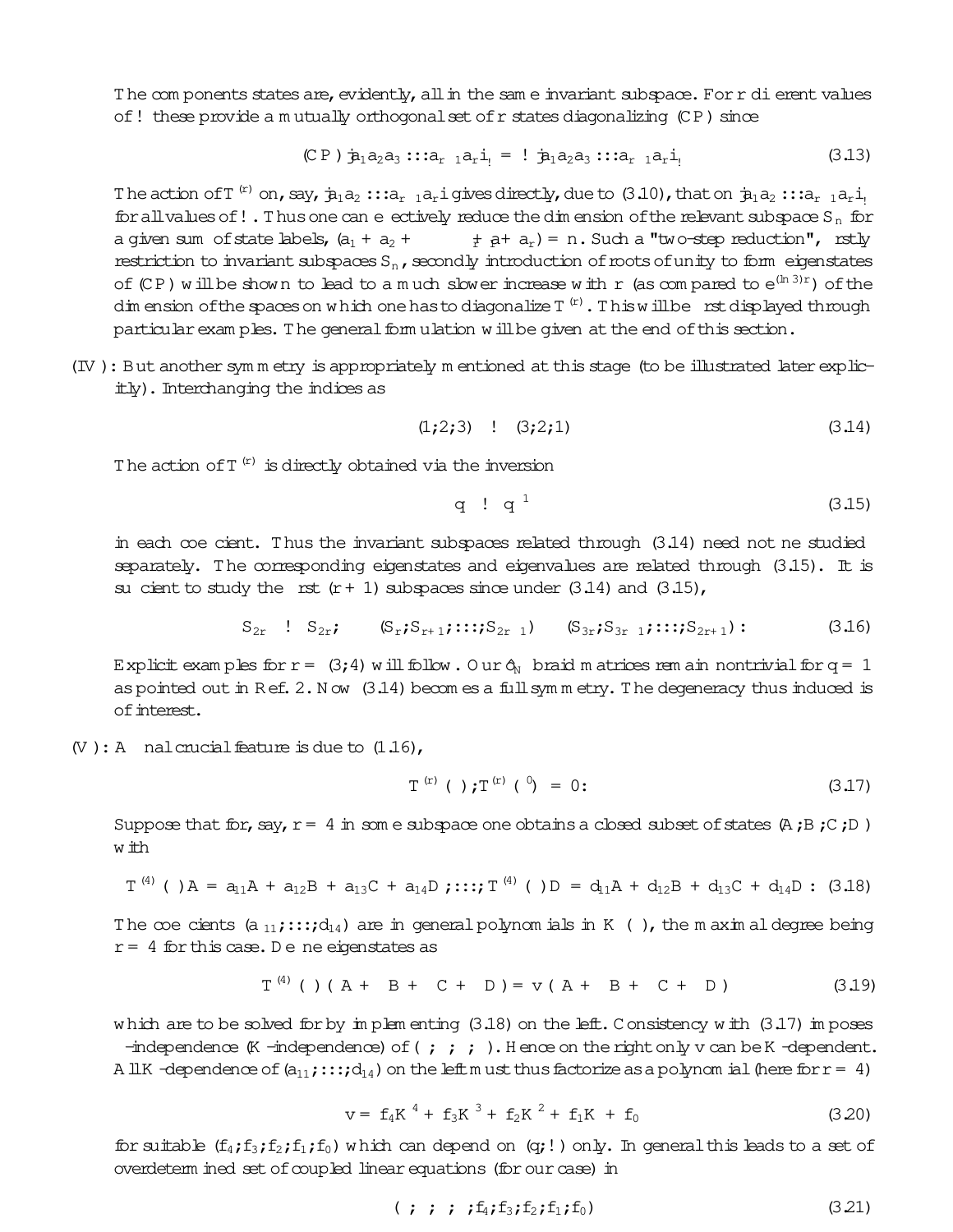Varied illustrations will follows. Moreover, while all eigenvalues are, in general,  $K$  - and qdependent, allexplicit q-dependence (except for the in plicit one through K of  $(1.17)$  and  $(1.18)$ ) m ust cancel in the overall trace (sum m ing over all subspaces) to give  $(2.9)$ , i.e.

$$
Tr T^{(r)} = 3 (1 + K)^r: \qquad (3.22)
$$

This provides stringent check (Appendix A).

Special features of the subspaces  $(S_r; S_{3r})$ ,  $(S_{r+1}; S_{3r-1})$ ,  $S_{2r}$ :

 $(S_r; S_{3r})$ : As m entioned following (3.7), (3.8) these two are 1-dim ensional subspaces. One obtains in mediately, for all r,

$$
\Gamma^{(r)} \quad (\ ) \quad \text{il} \quad :: : \text{li} = (1 + K^r) \quad \text{il} \quad :: : \text{li} \tag{3.23}
$$

$$
T^{(r)} \t( ) \t33 :: 3i = (1 + K^r) \t33 :: 3i \t(3.24)
$$

These eigenstates of  $(CP)$ , singlets, provide the simplest illustrations of  $(3.14)$ ,  $(3.15)$ .

 $(S_{r+1};S_{3r-1})$ : For arbitrary r, with

$$
!= 1; e^{\frac{i^2}{r}}; e^{\frac{i^2}{r}} \hat{i} : : :; e^{\frac{i^2}{r} (r-1)}
$$
 (3.25)

de ne

$$
X_i = 111:::12i + 1211:::11i + 1^2 121:::11i + 1^r 111:::21i;
$$
 (3.26)

$$
Y_1 = \frac{333}::32i + 1 \frac{233}::33i + 1^2 \frac{323}::33i + 1^2 \frac{333}::23i : 23i : 327)
$$

O ne easily obtains

$$
T^{(r)} ( ) X_1 = K^{r}! + l^{r} X_1;
$$
 (3.28)

$$
T^{(r)} ( ) Y_! = K^{r}! + l^{r} Y_! : \qquad (3.29)
$$

For the r values of ! one obtains thus, in a single stroke, all the requisite r eigenstates for these two r-dim ensional subspaces. Note that

$$
K^{r}! + i^{r-1} = \nK^{r}! + i^{r-1} = 0;
$$
\n(3.30)

Hence  $(S_{r+1};S_{3r-1})$  do not contribute to the total trace  $Tr T^{(r)}$  ().

For  $S_{r+2}$  ( $S_{3r-2}$ ) already the structure of eigenstates and eigenvalues are not so simple. (See App. A for  $r = 3,4$ ). Some special features of  $S_{2r}$  are however worth mentioning, particularly to compare the structures of r prime and non-prime.

 $(S<sub>x</sub>)$ : Like j1::1i and j3:::3i, j2::2i is also a singlet under (CP). But unlike the form er the latter one does not form an 1-dim ensional subspace. It can get coupled with the other states of  $S_{2r}$  (for ! = 1) as follows. When r is prime, apart form  $22$  :::2i,  $S_{2r}$  is composed of r-plets (formed using ! with !  $r = 1$ ). When r is factorizable there can be intermediate multiplets corresponding to factors  $(n_1; n_2; \ldots; n_k)$  of  $r = (n_1n_2 \ldots k)nT$  hus for  $r = 4$  (the rst factorizable r) there are doublets corresponding to  $r = 2$  2. For  $r = 6$ , there are doublets and triplets between 1 and 6 plets. Let us illustrate the situation using the simplest non-trivial cases  $r = 3; 4$ .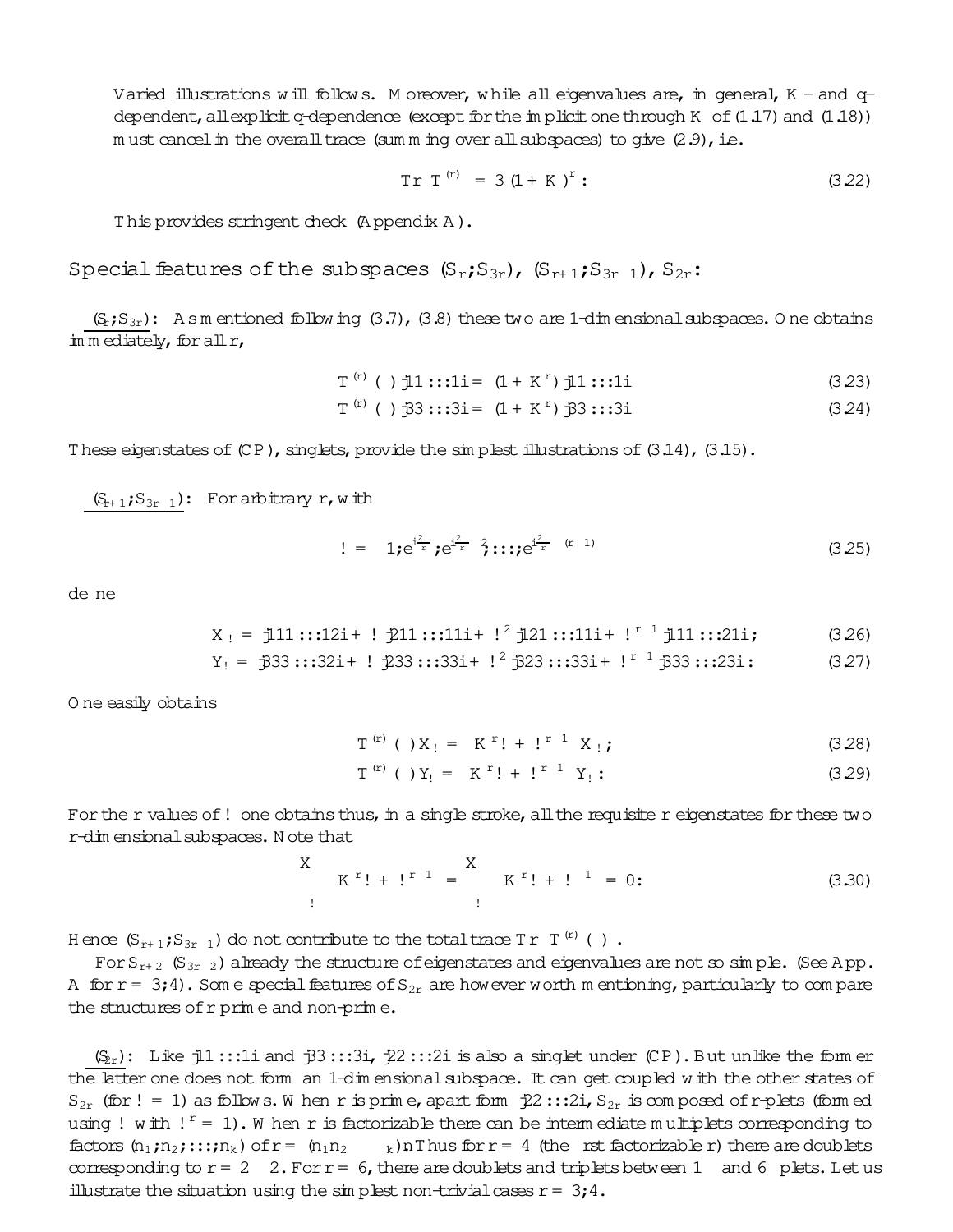$(r = 3; S_6)$ : Dene

$$
A_1 = \frac{1}{222i}
$$
,  $B_1 = \frac{1}{23i} + \frac{1}{231i} + \frac{1}{231i}$ ,  $C_1 = \frac{1}{221i} + \frac{1}{232i} + \frac{1}{213i}$ , (3.31)

where  $!= 1$ ; $e^{i\frac{2}{3}}$ ; $e^{i\frac{2}{3} - 2}$ . In our notation  $A_1$  indicates that here (for singlet) one has only  $!= 1$ . Correspondingly  $(\mathbb{B}_1; \mathbb{C}_1)$  will denote the latter for  $! = 1$ . Consistently with (3.9) set

$$
T^{(3)}
$$
 ( ) (  $A_1 + B_1 + C_1$ ) =  $v$  (  $A_1 + B_1 + C_1$ ) (3.32)

for  $! = 1$  and

$$
T^{(3)}
$$
 ( ) (  $B_1 + C_1$ ) = w (  $B_1 + C_1$ ) (3.33)

for  $!=$   $e^{i\frac{2}{3}}$ ;  $e^{-i\frac{2}{3}}$  . Here  $(v,w)$  are assumed to be cubic polynomials in K and (;; ), (;) to be K-independent. Note also that

$$
(1 \t 3) B_{\perp} = C_{\perp} : \t (3.34)
$$

Hence (consistently with (3.14), (3.15)) one obtains the coe cients in T<sup>(3)</sup> ()C<sub>1</sub> by inverting q to q<sup>1</sup> in those of  $T^{(3)}$  () B<sub>1</sub>. Explicit solutions are given in App. A. Here we only note that the decoupling of  $A_1$  in (3.33) is assured via the structure

$$
T^{(3)} ( ) A1 = a11A1 + a12B1 + a13C1\nT(3) ( ) B1 = 1 + ! + !2 b11A1 + b12B1 + b13C1\nT(3) ( ) C1 = 1 + ! + !2 c11A1 + c12B1 + c13C1; (3.35)
$$

 $(r = 4; S_8)$ : Here, after the (CP)-singlet

$$
A_1 = \frac{1}{2}222i \tag{3.36}
$$

one has also the doublets

$$
B_1 = j1313i j131i
$$
 (3.37)

and then the quartets completing the 19 dim ensional  $S_8$  for all values of !, namely,

$$
!= 1; e^{i\frac{2}{4}}; e^{i\frac{2}{4}}; e^{i\frac{2}{4}} = (1; i; 1; i)
$$
\n
$$
C_! = j133i + ! j113i + !^2 j311i + !^3 j1331i;
$$
\n
$$
D_! = j1223i + ! j122i + !^2 j212i + !^3 j231i;
$$
\n
$$
E_! = j221i + ! j132i + !^2 j132i + !^3 j213i;
$$
\n
$$
F_! = j1232i + ! j123i + !^2 j212i + !^3 j231i;
$$
\n(3.39)

N ote also that

$$
(1 \t 3) (C_1; D_1; E_1; F_1) = 1^2 C_1; E_1; D_1; 1^2 F_1
$$
\n(3.40)

which simplies computations according to  $(3.14)$ ,  $(3.15)$ . The set F<sub>!</sub> alone has a distinctive feature. The two indices 2 rem ain separated (unlike for  $D_i$ ,  $E_i$ ) under (CP). This singles it out as directly an eigenstates of  $T^{(4)}$  () (App. A). As for  $(C_1;D_1;E_1)$  decouplings, analogous to (3.35) but in two stages

- (1) from  $A_1$  for ! = ( 1; i)
- (2) and also from B  $_1$  for ! = (i)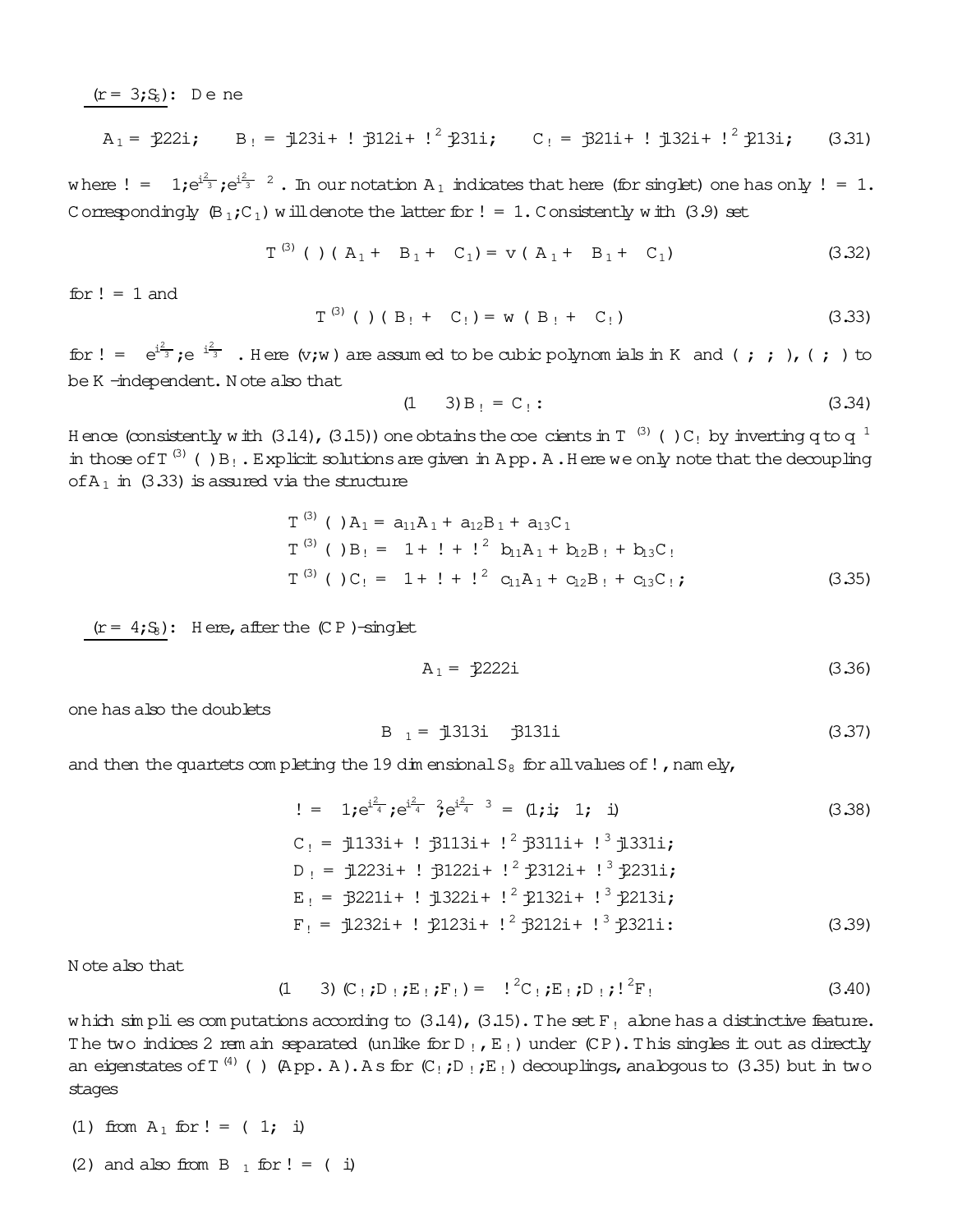are assured through factors of the type (App. A)

$$
1 + 1 + 12 + 13 ; 1 + 12 (1 !) : \t(3.41)
$$

The m axim alset of 5 coupled linear equations arises for  $(!= 1)$ 

$$
T^{(4)} \text{ } (\text{ }) \text{ } (aA_1 + bB_1 + cC_1 + dD_1 + eE_1) = v_1 \text{ } (aA_1 + bB_1 + cC_1 + dD_1 + eE_1) : \qquad (3.42)
$$

To conclude we emphasize again that for  $r = (3, 4)$  in base spaces respectively of dimensions (27,81) the m axim alset of coupled linear equations encountered are sets of  $(3,5)$  respectively. This is the slow grow th with  $r$  signalled before (end of  $(III)$ ).

For  $r = (1,2,3,4)$  we have studied the invariant subspaces  $S_n$  explicitly. Let us now indicate the general situation. A ssociate the variables  $(x_1; x_2; x_3)$  to the states (jli;  $\hat{\chi}$ i;  $\hat{\chi}$ i) respectively. In the expansion  $\overline{z}$ 

$$
(\mathbf{x}_1 + \mathbf{x}_2 + \mathbf{x}_3)^{\mathrm{T}} = \sum_{n_1, n_2, n_3}^{\mathrm{A}} \mathbf{C}_{n_1, n_2, n_3} \mathbf{x}_1^{n_1} \mathbf{x}_2^{n_2} \mathbf{x}_3^{n_3} ; \qquad (3.43)
$$

for each tem

$$
n_1 + n_2 + n_3 = r \tag{3.44}
$$

and

$$
C_{n_1,n_2,n_3} = 3^r: \t\t(3.45)
$$

 $n_1, n_2, n_3$ 

X

Im posing an additional constraint one obtains the subsets

$$
\dim S_n = \sum_{n_1, n_2, n_3}^{X} C_{n_1, n_2, n_3}; \qquad (n_1 + 2n_2 + 3n_3 = n) \qquad (3.46)
$$

for  $n = (r; r + 1; \ldots; 2r; \ldots; 3r)$ . The dimension of the total base space for order r is given by  $(3.45)$ . Let us consider as an example the central subspace  $S_{10}$  for  $r = 5$ . From (3.46) one easily nds

$$
\dim S_{10} = 51 \qquad (r = 5): \qquad (3.47)
$$

The states can be grouped into multiplets as follows with

$$
V_1^{(1)} = \frac{1}{222221};
$$
\n
$$
V_2^{(1)} = \frac{1}{232221} + \frac{1}{213221} + \frac{1}{221321} + \frac{1}{3222131} + \frac{1}{1} \frac{1}{222211} + \frac{1}{322211};
$$
\n
$$
V_3^{(1)} = (CP) \frac{1}{23221},
$$
\n
$$
V_4^{(1)} = (CP) \frac{1}{23221},
$$
\n
$$
V_5^{(1)} = (CP) \frac{1}{23211},
$$
\n
$$
V_5^{(1)} = (CP) \frac{1}{23211},
$$
\n
$$
V_6^{(1)} = (CP) \frac{1}{23211},
$$
\n
$$
V_7^{(1)}; \dots; V_{11}^{(1)} = (1 \ 3) \ V_2^{(1)}; \dots; V_6^{(1)};
$$
\n(3.49)

ie.  $V_7^{(1)} = (CP) \frac{1}{2}$  (CP)  $\frac{1}{2}$  2221), and so on. For ! = 1, now one has to solve a set of 11 (coupling  $V_1^{(1)}$ ;::: $V_{11}^{(1)}$ ) linear equations. This is the m axim al such set for  $r = 5$  where the total dimension is 243.

W henever r is a prime number, i.e.  $r = (1, 3, 5, 7, 11, 13, ...)$ , the multiplet structure is relatively simple. Thus for  $S_{2r}$  apart from  $\ddagger 2$  ::: 2i there are only r-plets in term s of the roots!  $r = 1$ . When r is factorizable lower multiplets can arise corresponding to factors of r. We have illustrated this for  $r = 4$ .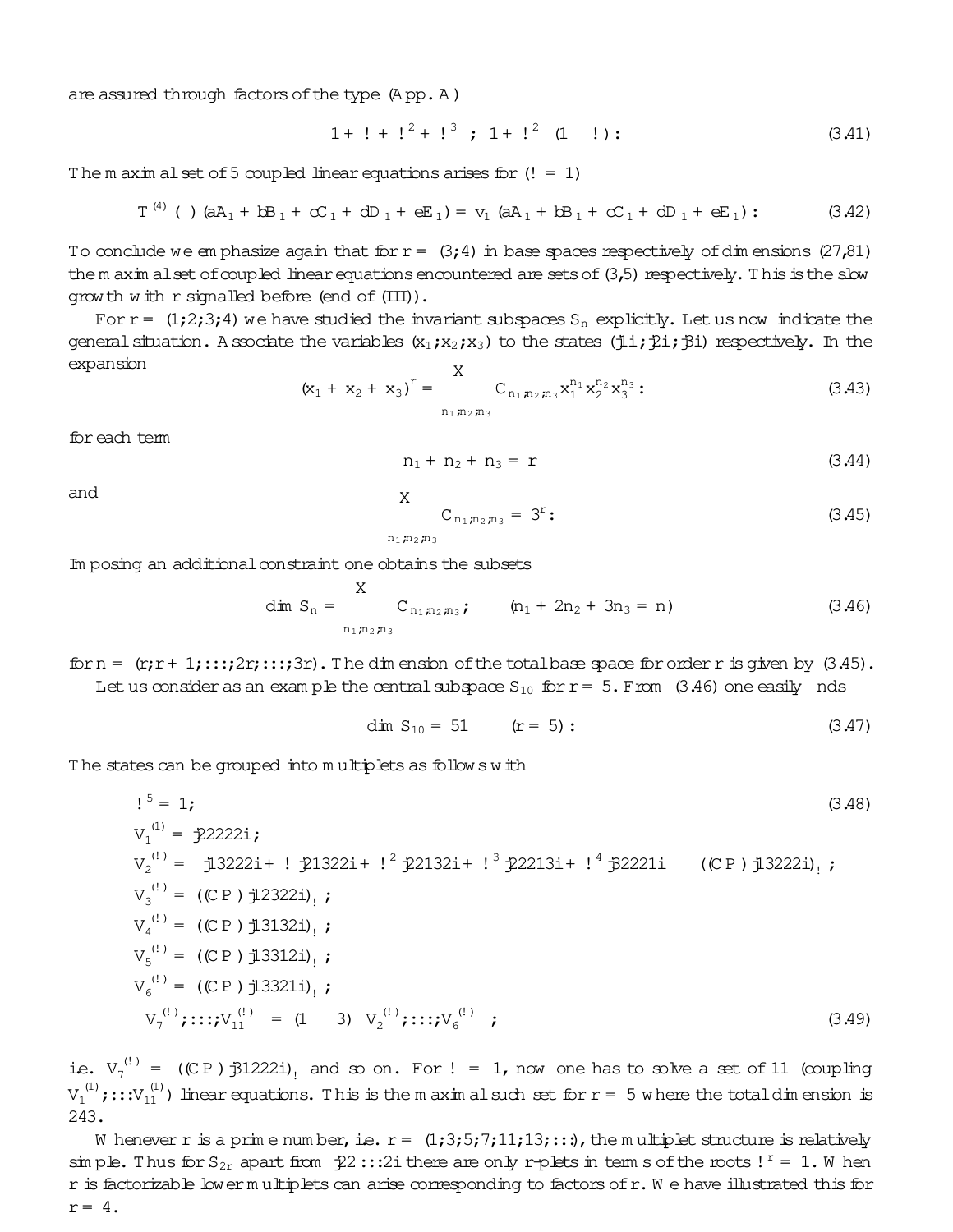#### C hain H am iltonians  $(N = 3)$ 4

The H am iltonian for order r is de ned as

$$
H^{(r)} = T^{(r)} ( ) 1 1 0 T^{(r)} ( ) 0 0 = 0
$$
 (4.1)

Instead of using the standard form ulation as a sum (see the basic references in sec. 4 of Ref. 3)

$$
H^{(r)} = \n\begin{cases}\nX^r \\
I \\
k=1\n\end{cases}
$$
 T  $\hat{R}_{k,k+1}^{(0)}(0)$  T  $I$ ; (4.2)

where

$$
\mathbb{P}_{k,k+1} (0) = \theta \hat{R}_{k,k+1} (1) = 0 \tag{4.3}
$$

w ith the circular boundary condition  $f{b}r{k} = r(r + 1)$  we we will use (4.1) directly, as explained below, in a fashion particularly well-adapted to our form alism for constructing eigenstates.

De ne starting from  $(1.17)$  ie.

$$
K \t= \frac{\sinh}{\sinh (+)}, \t(4.4)
$$

$$
K_{0} \t\t (0 K ())_{0} = (sinh )^{1} \t\t (4.5)
$$

with K  $_0 = (K ())_{0} = 0$ . We start with eigenstate of T<sup>(r)</sup> ()

$$
J' i_1 = (c_1 A_1 + c_2 A_2 + \pi^+ A_{m}^c)_1 ; \qquad (4.6)
$$

where the subscript! indicates that each  $A_i$  (i= 1;:::; m) is an eigenstate of (CP), circular permutation of r state labels corresponding to a subspace  $S_n$  (n = r;:::;3r). (See Sec. 3 and App. A). Thus for example, for  $r = 3$  and  $S_n = S_5$  (see (A.13) and (A.18)-(A.20)) j/ i<sub>1</sub> = aA<sub>1</sub> + bB<sub>1</sub>, where

$$
A_! = 113i + 1311i + 1^2 131i
$$
;  $B_! = 122i + 1212i + 1^2 21i$ ; (4.7)

w ith  $!^3 = 1$ . Q uite generally, if for (4.6)

$$
T^{(r)}()
$$
 jy i = v jy i = v  $\left.\begin{matrix} X \\ Q_k A_k \end{matrix}\right]$  (4.8)

then as explained and emphasized (in sec. 3 and App. A) the  $\infty$ e cients c<sub>k</sub> can depend on q (but not on ) the only -dependence on the right is in  $v$ , a polynom ial of order r in  $K$  (),

where the coe cients  $f_i$  are each  $-$ independent. Thus for (4.7) the solutions (for each value of!) are

(1) (a,b) = 
$$
q^{1-2} + 1 q^{1-2} i 1
$$
 ; (4.10)

$$
v = 12K3 + q + q1l2 + 1 + l + l2K2 + q + q1l + 1 + l + l2K + l
$$

(2) (a,b) = 1; 
$$
q^{1}z^2 + 1^2q^{1} = z
$$
;  $v = 1^2K^3 + 1$ : (4.11)

From (4.5), (4.8) and (4.9) one obtains (since K  $_0$  = 0) the general result (with  $T_0^{(r)}$  $[0 T^{(r)} ( ) ] = 0$  $T_0^{(r)} = T^{(r)}$  ( )  $_{-0}$ )

$$
T_0^{(r)} \mathbf{y} \mathbf{i} = \mathbf{K}_0 \mathbf{f}_1 \mathbf{y} \mathbf{i}; \qquad (4.12)
$$

$$
\Gamma_0^{(r)} \mathbf{y} \mathbf{i} = \mathbf{f}_0 \mathbf{y} \mathbf{i} = ! \mathbf{y} \mathbf{i} \tag{4.13}
$$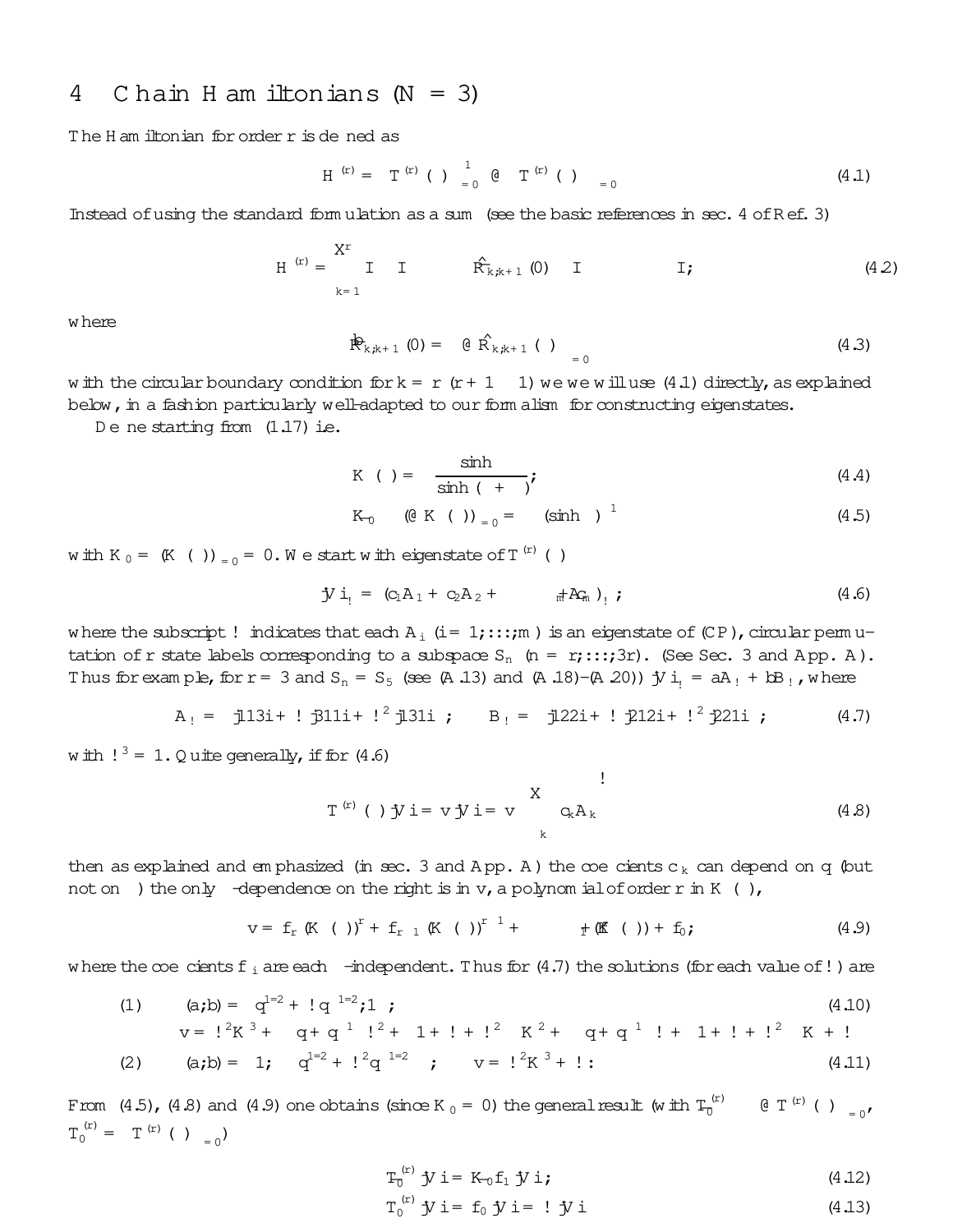and hence

$$
T_0^{(r)} \stackrel{1}{\rightarrow} jj = !^{r-1}jj j
$$
 (4.14)

The result  $f_0 =$  ! (and  $f_0^{-1} =$  !  $r^1$  for !  $r = 1$ ) is a general one. This corresponds to our use eigenstates of  $(CP)$  as basis states since for our class  $T_0$  coincides with  $(CP)$ . Hence nally

$$
H^{(r)} \mathbf{y} i = T_0^{-1} T_0 \mathbf{y} i = K_0!^{r-1} f_1 \mathbf{y} i
$$
 (4.15)

Thus starting with an eigenstate of  $T^{(r)}$  () in our form alism it rem ains one of  $H^{(r)}$  and the eigenvalue of H<sup>(r)</sup> is extracted, as above from that of T<sup>(r)</sup>. Note that for

$$
f_1 = 0;
$$
  $H^{(r)} \mathcal{Y} i = 0;$  (4.16)

Thus for  $(4.11)$ 

$$
H^{(3)}
$$
 A<sub>1</sub>  $q^{1=2} + 1^2 q^{1=2} B_1 = 0$ : (4.17)

From  $(3.23)$ - $(3.29)$  it follows that, for all r,

$$
H^{(r)}(S_r; S_{3r}; S_{r+1}; S_{3r-1})
$$
 0; (4.18)

i.e. each eigenstate belonging to these subspaces is annihilated by  $H^{(r)}$ .

For  $r = 2$ , the explicit form of the H am iltonian is

$$
K_{0} \quad {}^{1}H^{(2)} = q + q^{1} (11) (33) + q^{1=2} + q^{1=2} (12) (32) + 2 (13) (31)
$$
  
+  $q^{1=2} + q^{1=2} (21) (23) + 2 (22) (22) + q^{1=2} + q^{1=2} (23) (21)$   
+ 2 (31) (33) +  $q^{1=2} + q^{1=2} (32) (12) + q + q^{1} (33) (11) (4.19)$ 

Consistently with  $(4.18)$ 

$$
H^{(2)} (\text{j11}; \text{j31}; \text{j21}; \text{211}; \text{231}; \text{j21}) = 0;
$$
 (4.20)

For the only rem aining subspace  $S_4$ , setting

$$
H^{(2)}
$$
 (a j13i + b j22i + c j31i) =  $v_{H}$  (a j13i + b j22i + c j31i): (4.21)

O ne obtains the solutions

(1) 
$$
(a,b;c) = 1;
$$
  $q^{1-2} + q^{1-2} ; 1 ; v_H = 0;$   
\n(2)  $(a,b;c) = (1,0; 1); v_H = K_0 q + q^{1} 2 ;$   
\n(3)  $(a,b;c) = 1; 2 q^{1-2} + q^{1-2} ; 1 ; v_H = K_0 q + q^{1} + 4 ;$  (4.22)

C om bining (4.15) with (A.4)-(A.6) one consistently reproduces the results (4.20)-(4.22) obtained using the explicit form  $(4.19)$ . Note that for  $r = 2$  and  $! = 1$ ,  $(4.15)$  gives

$$
H^{(2)} \mathbf{y} i = K_0 f_1 \mathbf{y} i: \qquad (4.23)
$$

This corresponds to the positive sign in solution (2) of  $(4.22)$  since in  $(A.6)$  the corresponding factor is

$$
f_1 = \qquad q + q^{-1} \quad 2 \tag{4.24}
$$

Such changes of sign introduce a qualitative change:  $Tr T^{(r)}$  in (2.9) has no explicit dependence on q (only an implicit one though K). But Tr H<sup>(r)</sup> can have explicit q-dependence. For the simple example above  $(N = 3; r = 2)$ 

$$
Tr H^{(2)} = 2K_0 q + q^1 + 1
$$
 (4.25)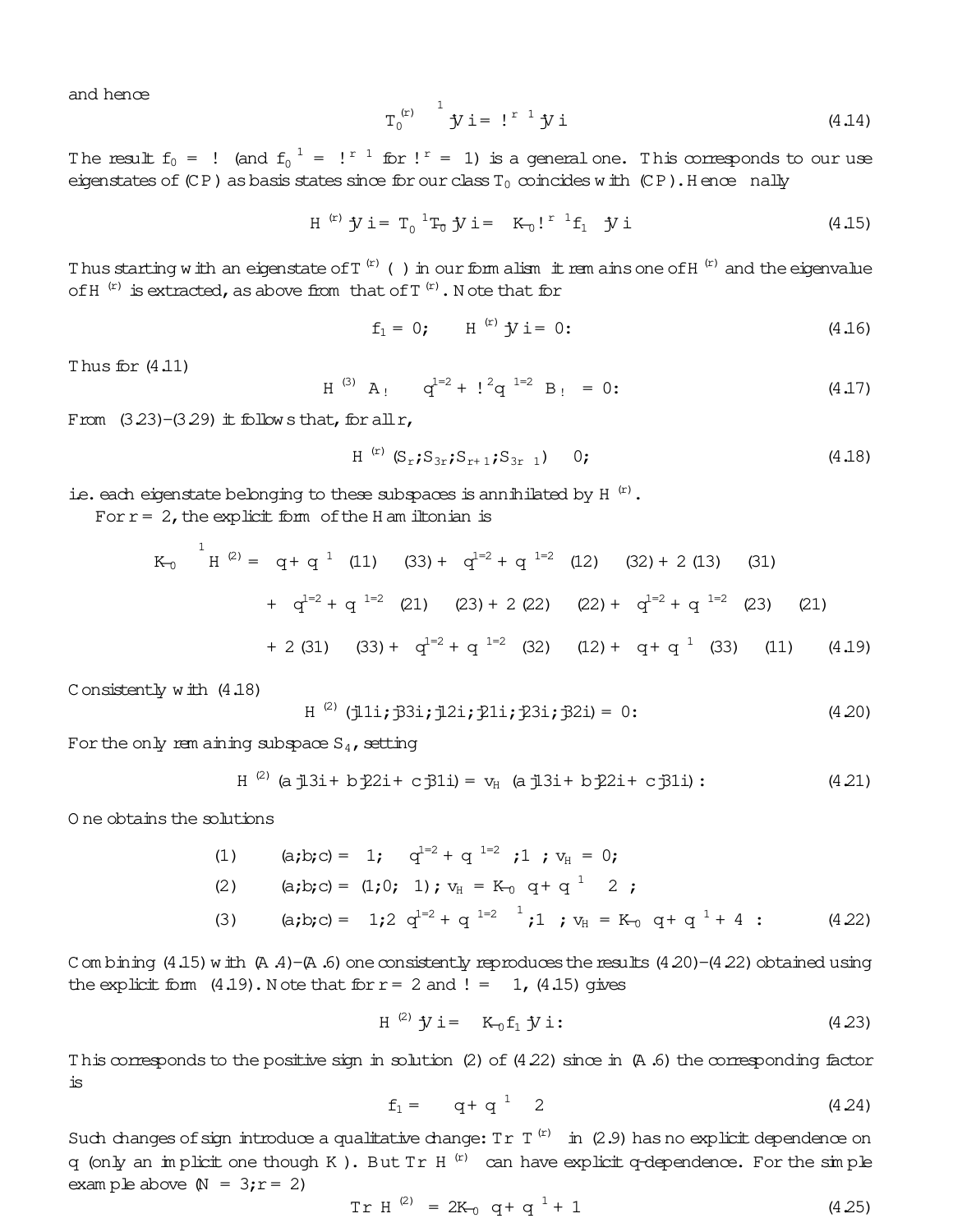Selection rules for transitions: A dopting the convention of attaching to the states (ili; il; Bi) respectively the "spins"

$$
(+;0;)(4.26)
$$

it is seen from (4.19) that the action of the H am iltonian on neighboring sites, induces transitions only when the sum of the two spins is zero, i.e. for

$$
(+ ) ; \t (00) ; \t (+) \t (4.27)
$$

The nal states corresponding again to zero sum. Thus one has non-zero matrix elements for a neighboring pair  $j$ ji  $j^H$ ,  $k$ li only when for the corresponding spins

$$
i + j = 0 = k + 1 \tag{4.28}
$$

Such matrix elements depend on  $K_0$ ; q. The structure of H<sup>(r)</sup> in (4.2) indicates that (4.21) is a generic feature. Any pair of the type (4.27) som ewhere in the chain can start transitions which can propagate along the chain since the three possibilities in  $(4.27)$  can create such a pair with the next neighboring site and so on.

#### $N > 3$ 5

Three basic features displayed and studied at length for  $N = 3$  are:

- (1) A simple recursion relation yielding the trace of the transfer m atrix for any order r. (See  $(22)$ - $(2.9)$ .
- (2) Invariant subspaces corresponding to the sum of the state labels. (See  $(3.1)$ - $(3.6)$  and App. A.)
- (3) Role of (CP) circular permutation of state labels within each invariant subspace  $S_n$ . (See (3.9)- $(3.13)$  and App. A.

It was shown (for  $N = 3$ ) how (2) and (3) greatly simplify the construction of eigenstates and eigenvalues of  $T^{(r)}$  () for successive values of r.

We now indicate how these features are carried over for  $N > 3$  via the simplest possibilities, namely  $N = 4$ ,  $r = (1,2)$ . Now, as compared to  $(1,17)$ - $(1,18)$ 

$$
K \t= \frac{\sinh}{\sinh (+)}
$$
 (5.1)

where  $e + e = (q^2 + 1 + q^2) + 1 = (q + q^{-1})^2$ . As compared to (2.2) (writing  $t_{ij}$  for  $t_{ij}^{(1)}$  (), 1 0 0 0 i =  $(1;2;3;4)$  and K for K ())  $t_{11} = \begin{pmatrix} 0 & 0 & 0 & 0 \\ 0 & 0 & 0 & 0 \\ 0 & 0 & 0 & 0 \end{pmatrix}$  (11) + K (44) and simularly,  $0$   $0$   $0$   $K$ 

 $t_{12} = (21) + K q (43)$ ;  $t_{13} = (31) + K q (42)$ ;  $t_{14} = 1 + K q^2 (41)$ ;  $t_{21} = (12) + K q^{-1} (34)$ ;  $t_{22} = (22) + K (33)$ ;  $t_{23} = (1 + K) (32)$ ;  $t_{24} = K q (31) + (42)$ ;  $t_{31} = (13) + K q^{-1} (24)$ ;  $t_{32} = (1 + K) (23)$ ;  $t_{33} = K (22) + (33)$ ;  $t_{34} = K q (21) + (43)$ ; (52)  $t_{41} = 1 + K q^2$  (14);  $t_{42} = K q^1$  (13) + (24);  $t_{43} = K q^1$  (12) + (34);  $t_{44} = K$  (11) + (44)

A s com pared to  $(2.3)$ - $(2.9)$  recursion relations are now (suppressing argum ents)

$$
t_{ij}^{(r+1)} = t_{i1}^{(1)} \t t_{1j}^{(r)} + t_{i2}^{(2)} \t t_{2j}^{(r)} + t_{i3}^{(1)} \t t_{3j}^{(r)} + t_{i4}^{(1)} \t t_{4j}^{(r)}; \t (i,j = 1,2;3;4)
$$
 (5.3)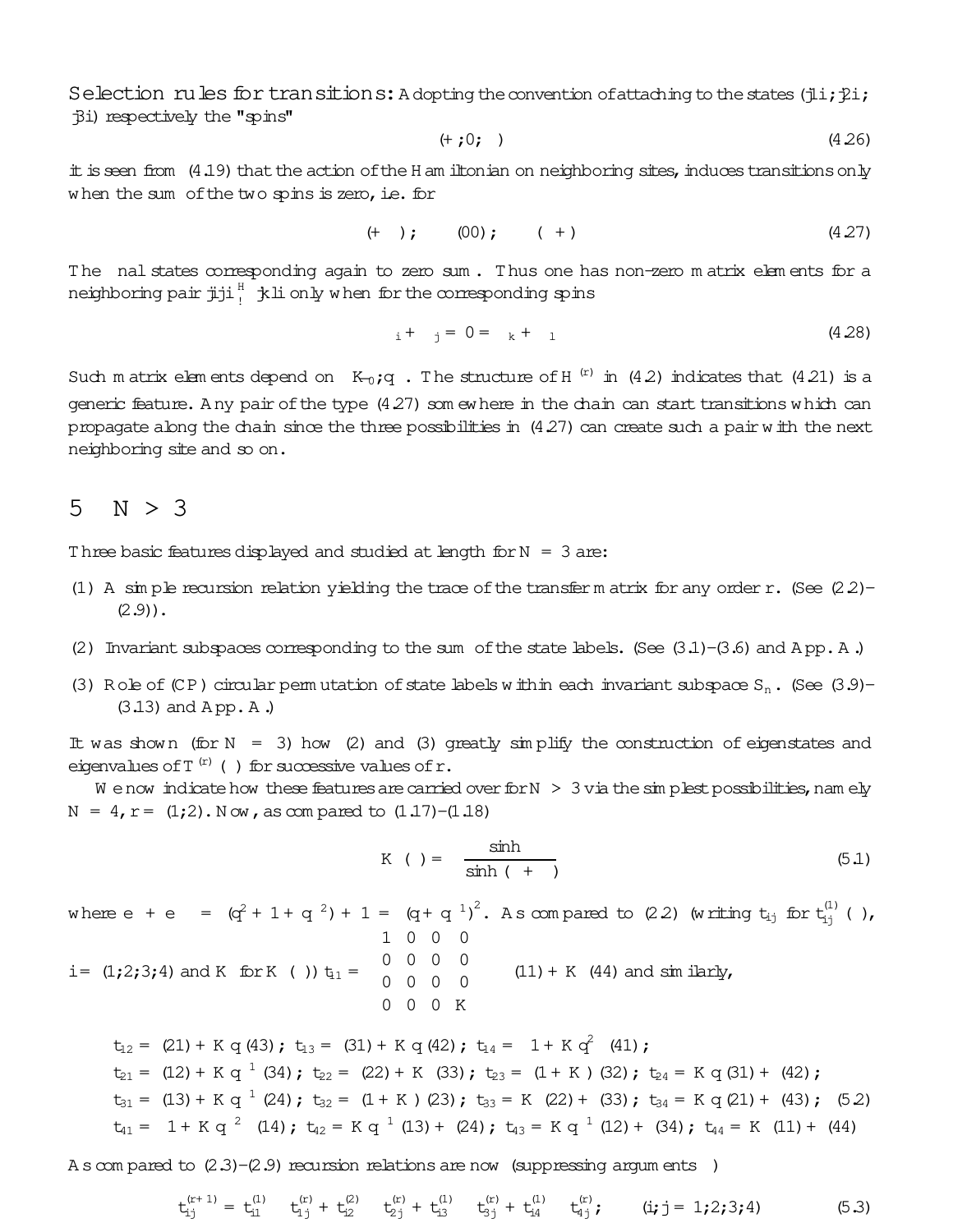giving (due to (5.2))

$$
t_{1j}^{(r+1)} = ((11) + K (44)) \t t_{1j}^{(r)} + ((21) + K q (43)) \t t_{2j}^{(r)} + ((31) + K q (42)) \t t_{3j}^{(r)}
$$
  
+ 1 + K q<sup>2</sup> (41)  $t_{4j}^{(r)}$ ;  

$$
t_{2j}^{(r+1)} = (12) + K q-1 (34) \t t_{1j}^{(r)} + ((22) + K (33)) \t t_{2j}^{(r)} + (1 + K) (32) \t t_{3j}^{(r)}
$$
  
+ (K q (31) + (42))  $t_{4j}^{(r)}$ ;  

$$
t_{3j}^{(r+1)} = (13) + K q-1 (24) \t t_{1j}^{(r)} + (1 + K) (23) \t t_{2j}^{(r)} + (K (22) + (33)) \t t_{3j}^{(r)}
$$
  
+ (K q (21) + K (43))  $t_{4j}^{(r)}$ ;  

$$
t_{4j}^{(r+1)} = 1 + K q-2 (14) \t t_{1j}^{(r)} + K q-1 (13) + (24) \t t_{2j}^{(r)} + K q-1 (12) + (34) \t t_{3j}^{(r)}
$$
  
+ (K (11) + (44))  $t_{4j}^{(r)}$ ;  
(5.4)

H ence forthe transferm atrix

$$
T^{(r+1)} = t_{11}^{(r+1)} + t_{22}^{(r+1)} + t_{33}^{(r+1)} + t_{44}^{(r+1)} t_{11}^{(r)} + K t_{44}^{(r)} - t_{12}^{(r)} + K q^{-1} t_{34}^{(r)} - t_{13}^{(r)} + K q^{-1} t_{34}^{(r)} - (1 + K q^{-2}) t_{14}^{(r)} = t_{21}^{(r)} + K t_{43}^{(r)} - t_{22}^{(r)} + K t_{33}^{(r)} - (1 + K) t_{23}^{(r)} - K q^{-1} t_{13}^{(r)} + t_{24}^{(r)} t_{31}^{(r)} + K q t_{42}^{(r)} - (1 + K) t_{32}^{(r)} - K t_{22}^{(r)} + t_{33}^{(r)} - K q^{-1} t_{12}^{(r)} + t_{34}^{(r)} (1 + K q^{2}) t_{41}^{(r)} - t_{42}^{(r)} + K q t_{31}^{(r)} - K q t_{21}^{(r)} + t_{43}^{(r)} - K t_{11}^{(r)} + t_{44}^{(r)} \qquad (5.5)
$$

O ne now obtains

$$
Tr T^{(r+1)} = (K + 1) Tr (T^{r}) : \qquad (5.6)
$$

But

$$
T^{(1)} = (K + 1) I_4:
$$
 (5.7)

H ence

$$
Tr T^{(r)} = 4 (K + 1)^r: \t(5.8)
$$

It is not di cult to obtain the general result (following from the fact that only the diagonal blocks  $t_{\rm ii}^{({\rm r})}$  have diagonalterm s)

$$
Tr T^{(r)} = N (K + 1)^r
$$
 (5.9)

For N =  $(3; 4)$  the particular solutions are given by  $(2.9)$  and  $(5.8)$  respectively.

Now let us consider the eigenstates of T  $^{\rm (r)}$  ( ) for N = 4, r = 1;2. As compared to (3.1) we now have the fundam ental state vectors

$$
\begin{array}{ccc}\n1+ & 0+ & 0+ & 0+ \\
\frac{1}{2}i = \begin{array}{ccc} 0 \\ 0 \end{array} & \text{; } \hat{y}i = \begin{array}{ccc} 0+ & 0+ & 0+ \\
\frac{1}{2}i = \begin{array}{ccc} 0 \\ 0 \end{array} & \text{; } \hat{y}i = \begin{array}{ccc} 0 \\ 0 \end{array} & \text{; } \hat{y}i = \begin{array}{ccc} 0 \\ 0 \end{array}\n\end{array} \tag{5.10}
$$

and, as before, we denote tensor products as

$$
\ddot{\mu}jk :: \dot{\mu} = \ddot{\mu} i \qquad \dot{\mu} i \qquad \dot{\mu} i
$$

For a given  $n$ , as before, the set of states with

$$
i+j+k+ = n \tag{5.12}
$$

will constitute the basis of the subspace  $S_n$ . For  $r = 1$  the situation is trivial. From (5.2)

$$
T^{(1)} = t_{11} + t_{22} + t_{33} + t_{44} = (K + 1) I_4;
$$
 (5.13)

$$
T^{(1)}
$$
 ji = (K + 1) ji; (i = 1;2;3;4): (5.14)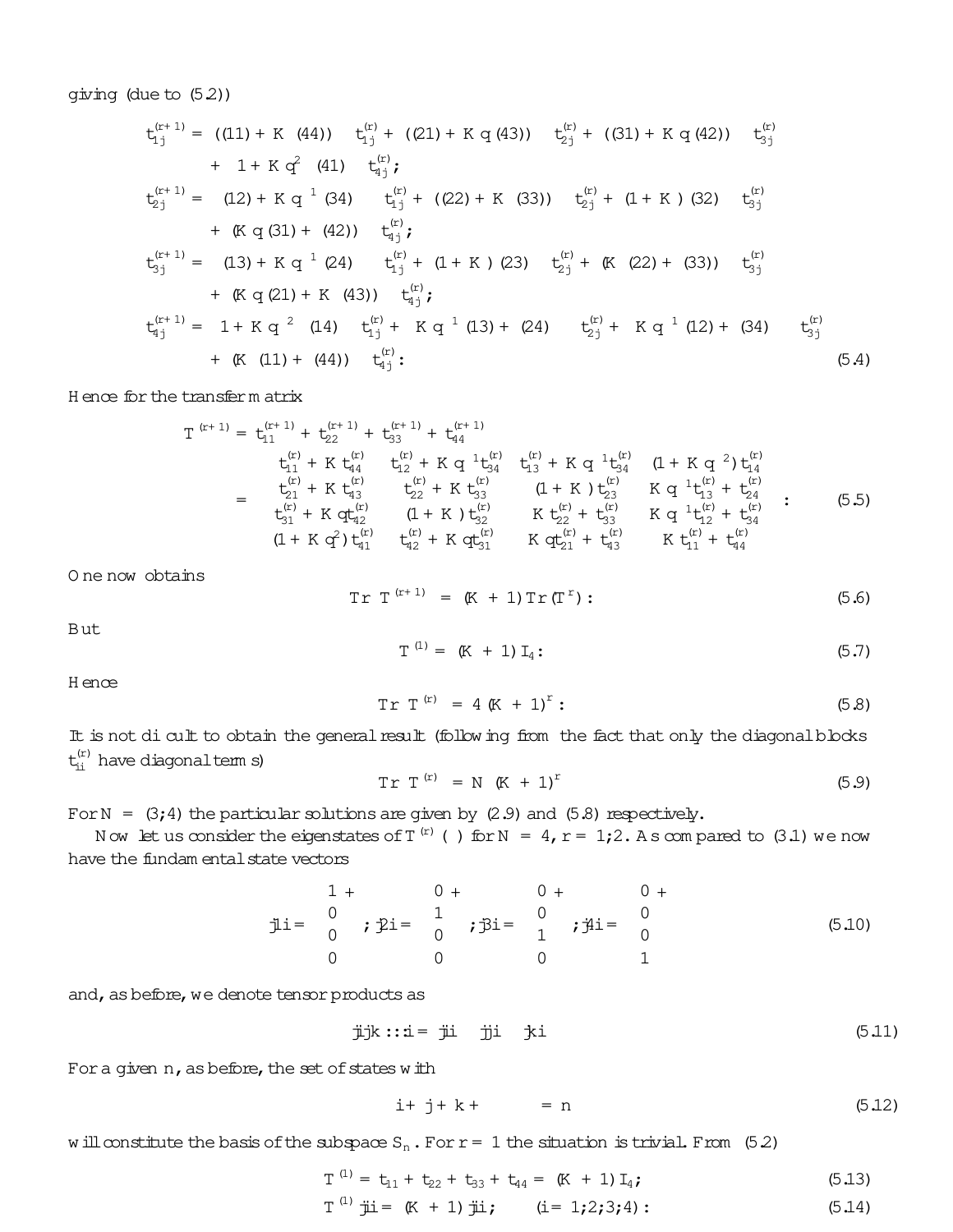For  $r = 2$ , from (5.2) and (5.5),

$$
T^{(2)} = K^2 + 1 P + 2K ((11) (44) + (22) (33) + (33) (22) + (44) (11))
$$
  
\n $K q + q^{-1} ((12) (43) + (13) (42) + (21) (34) + (24) (31) + (31) (24) (5.15)$   
\n $+ (34) (21) + (42) (13) + (43) (12) + K q^2 + q^{-2} ((14) (41) + (41) (14));$ 

where

$$
P = \n\begin{cases}\nX & (ij) \\
y & (j) \\
z & (j) \\
z & (j) \\
z & (j) \\
z & (j) \\
z & (j) \\
z & (j) \\
z & (j) \\
z & (j) \\
z & (j) \\
z & (j) \\
z & (j) \\
z & (j) \\
z & (j) \\
z & (j) \\
z & (j) \\
z & (j) \\
z & (j) \\
z & (j) \\
z & (j) \\
z & (j) \\
z & (j) \\
z & (j) \\
z & (j) \\
z & (j) \\
z & (j) \\
z & (j) \\
z & (j) \\
z & (j) \\
z & (j) \\
z & (j) \\
z & (j) \\
z & (j) \\
z & (j) \\
z & (j) \\
z & (j) \\
z & (j) \\
z & (j) \\
z & (j) \\
z & (j) \\
z & (j) \\
z & (j) \\
z & (j) \\
z & (j) \\
z & (j) \\
z & (j) \\
z & (j) \\
z & (j) \\
z & (j) \\
z & (j) \\
z & (j) \\
z & (j) \\
z & (j) \\
z & (j) \\
z & (j) \\
z & (j) \\
z & (j) \\
z & (j) \\
z & (j) \\
z & (j) \\
z & (j) \\
z & (j) \\
z & (j) \\
z & (j) \\
z & (j) \\
z & (j) \\
z & (j) \\
z & (j) \\
z & (j) \\
z & (j) \\
z & (j) \\
z & (j) \\
z & (j) \\
z & (j) \\
z & (j) \\
z & (j) \\
z & (j) \\
z & (j) \\
z & (j) \\
z & (j) \\
z & (j) \\
z & (j) \\
z & (j) \\
z & (j) \\
z & (j) \\
z & (j) \\
z & (j) \\
z & (j) \\
z & (j) \\
z & (j) \\
z & (j) \\
z & (j) \\
z & (
$$

Im plem enting the de nitions  $(5.10)$ - $(5.12)$  one obtains from  $(5.15)$  for the subspaces  $(S_2; \ldots; S_8)$ the following results (with  $= 1$ )

| $S_2$ : | $T^{(2)}$ $11i =$ $K^2 + 1$ $11i$ ;                                                                      |        |
|---------|----------------------------------------------------------------------------------------------------------|--------|
| $S_8$ : | $T^{(2)}$ $\dot{t}$ 44i = K <sup>2</sup> + 1 $\dot{t}$ 44i;                                              |        |
| $S_3$ : | $T^{(2)}$ ( $\frac{1}{2}2i + \frac{1}{2}2i = K^2 + 1$ ( $\frac{1}{2}2i + \frac{1}{2}2i$ );               |        |
| $S_7$ : | $T^{(2)}$ (†43i+ †54i) = K $^{2}$ + 1 (†43i+ †54i);                                                      |        |
| $S_4$ : | $T^{(2)} 2i = K^2 + 1 2i;$                                                                               |        |
|         | $T^{(2)}$ ( $\frac{1}{2}3i + \frac{1}{2}3i = K^2 + 1$ ( $\frac{1}{2}3i + \frac{1}{2}3i$ );               |        |
| $S_6$ : | $T^{(2)}$ 33i= K <sup>2</sup> + 1 33i;                                                                   |        |
|         | $T^{(2)}$ ( $42i+$ $24i) =$ $K^2 + 1$ ( $42i+$ $24i$ );                                                  | (5.17) |
| $S_5$ : | $T^{(2)}$ (14i $\frac{1}{2}$ 1i) = $K^2$ 2K + 1 + K $q^2$ + q <sup>2</sup> (14i $\frac{1}{2}$ 1i) (5.18) |        |
|         | $T^{(2)}$ (231 321) = $K^2$ 2K + 1 (231 321)                                                             | (5.19) |

F inally, denoting

$$
\tilde{A}i = (\tilde{\mu}4i + \tilde{\mu}1i); \qquad \tilde{B}i = (\tilde{\mu}3i + \tilde{\mu}2i)
$$
 (5.20)

and setting

$$
T^{(2)} (a \nexists i + b \nexists i) = v (a \nexists i + b \nexists i); \qquad (5.21)
$$

where

$$
v = K^2 + 1 + K \t f \t(5.22)
$$

f being K -independent (a function  $f$  (q) of q only), one obtains the constraints

a 
$$
q + q^{1^2}
$$
 f + b  $2q + q^{1} = 0$ ; a  $2q + q^{1} + b(2^2) = 0$ ; (5.23)

H ence

$$
f = \frac{1}{2} q^{2} + q^{2} + 4 \frac{1}{2} q \frac{q}{(q + q^{1})^{4} + 12 (q + q^{1})^{2} + 4}
$$
 (5.24)

with corresponding K -independent values of (a;b). The sum of the eigenvalues given by (5.17)-(5.24) is

$$
4 (K + 1)^2 \tag{5.25}
$$

consistently with (5.8) for  $r = 2$ . O urexplicit results for  $r = 2$  not only show show the basic properties  $(1)$ ,  $(2)$ ,  $(3)$  stated at the beginning of this section are all realized system atically but also how  $(3.14)$ is carried over, the subspaces now being paired via

$$
(1;2;3;4) \quad (4;3;2;1) \tag{5.26}
$$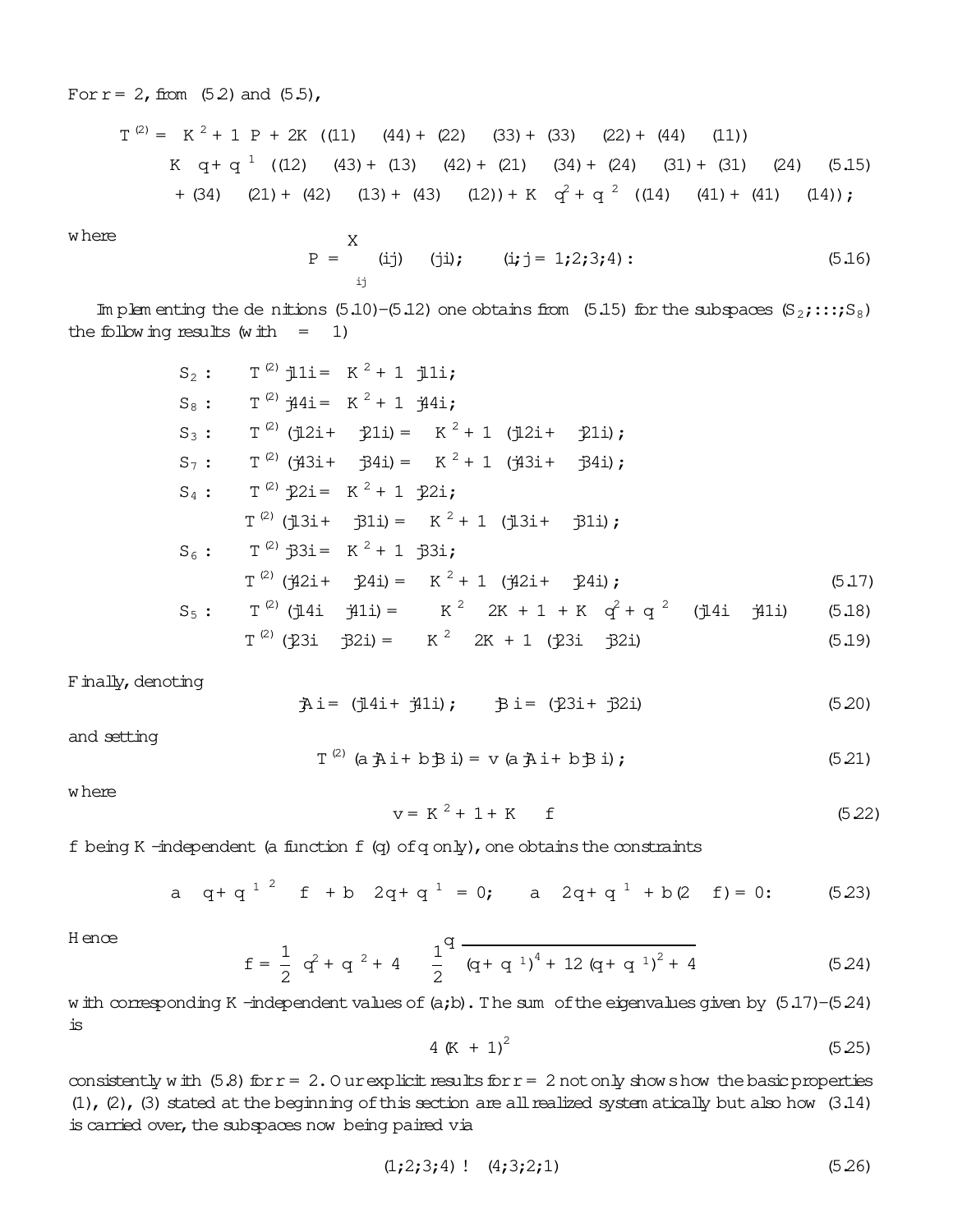The chain H am iltonian for any N is given by  $(4.1)$ – $(4.3)$  with  $(1.4)$ – $(1.7)$  giving  $P_0^0$  in  $\hat{R_0}$  = K– $_0P_0^0$ . In K<sub>0</sub> of (4.5) now, from  $(1.3)$ , e + e =  $\mathbb{N}$  1] + 1. For r = 2, one obtains for exam ple

$$
H^{(2)} = K_0 \left( P_0^0 + P P_0^0 P \right) = K_0 \qquad \qquad \begin{array}{c} X^N \\ Y^N \\ Y^N \end{array} \qquad \qquad \begin{array}{c} q^{i^0} \quad i + q^{i^0} \quad i \\ \end{array} \qquad \qquad \begin{array}{c} (i j) \\ (j j^0) \quad \end{array} \qquad \qquad \begin{array}{c} (i^0 j^0) \\ \end{array} \qquad \qquad \begin{array}{c} (5.27) \\ (4.27) \end{array}
$$

For  $N = 4$  this corresponds to

$$
K_{0} \stackrel{1}{H}^{(2)} = q^{2} + q^{2} (11) (44) + q^{1} + q (12) (43) + q^{1} + q (13) (42) + 2(14) (41)
$$
  
\n
$$
q^{1} + q (21) (34) + 2(22) (33) + 2(23) (32) + q^{1} + q (24) (31)
$$
  
\n
$$
q^{1} + q (31) (24) + 2(32) (23) + 2(33) (22) + q^{1} + q (34) (21) (528)
$$
  
\n
$$
2(41) (14) + q^{1} + q (42) (13) + q^{1} + q (43) (12) + q^{2} + q^{2} (44) (11)
$$

G eneralizations for  $r > 2$  can be written down system atically. If the "spin" associated with the state jii is denoted as  $\frac{1}{1}$  then (4.1) along with structures analogous to (5.27) im plies transitions (if the states of two neighboring sites have spins  $_{j}$ ,  $_{j^0}$ )

$$
(\mathbf{j} \mathbf{j} \mathbf{p}) \mathbf{1} \mathbf{1} (\mathbf{k} \mathbf{j} \mathbf{p}) \mathbf{1} (\mathbf{k} \mathbf{j} \mathbf{p})
$$

w ith evident q-dependent transition am plitudes corresponding to the m atrix elem ents of H $\,$  (r) for order r. In particular if, for exam ple,

$$
(1; 2; ...; N | 1; N) = \frac{N-1}{2}; \frac{N-2}{2}; ...; \frac{N-2}{2}; \frac{N-1}{2}
$$
 (5.30)

then

$$
i + i^0 = 0 \qquad (i^0 = N \quad i + 1): \qquad (5.31)
$$

For  $N = 3$  (as discussed in  $(4.26)$ – $(4.28)$ )

$$
(\begin{array}{cc} 1 & 2 \\ 2 & 3 \end{array}) = (\begin{array}{cc} 1 & 0 \\ 1 & 1 \end{array}) \tag{5.32}
$$

and  $for N = 4$ 

$$
(\begin{array}{ccc} 1 & 2 & 3 \\ 1 & 2 & 3 \end{array}) = \frac{3}{2} \cdot \frac{1}{2} \cdot \frac{1}{2} \cdot \frac{3}{2} \tag{5.33}
$$

and so on.

If for two adjacent sites (including circular boundary constraints) one has states (jii; ji<sup>0</sup>i) they can be  $\,$  ipped to any pair (jji;j $\,$ j). Thus such a  $\,$  ip can propagate along the chain for any state jji of the next site.

A thorough investigation of our class of m odels for arbitrary N is beyond the scope of the present paper. W e have however indicated how the basic features studied for  $N = 3$  are carried over as N increases. Such properties are conserved due to the speci c structure of P $_0^0$  as de ned in  $(1.4)$ - $(1.7)$ .

W e just m ention nally that features parallel to those discussed for  $N = 3$  in  $(3.43)-(3.49)$  can be carried over starting with the m ultinom ialexpansion of

(x<sup>1</sup> + x<sup>2</sup> + x<sup>3</sup> + +<sup>N</sup> )x r : (5.34)

D in ensions of invariant subspaces are obtained entirely analogously.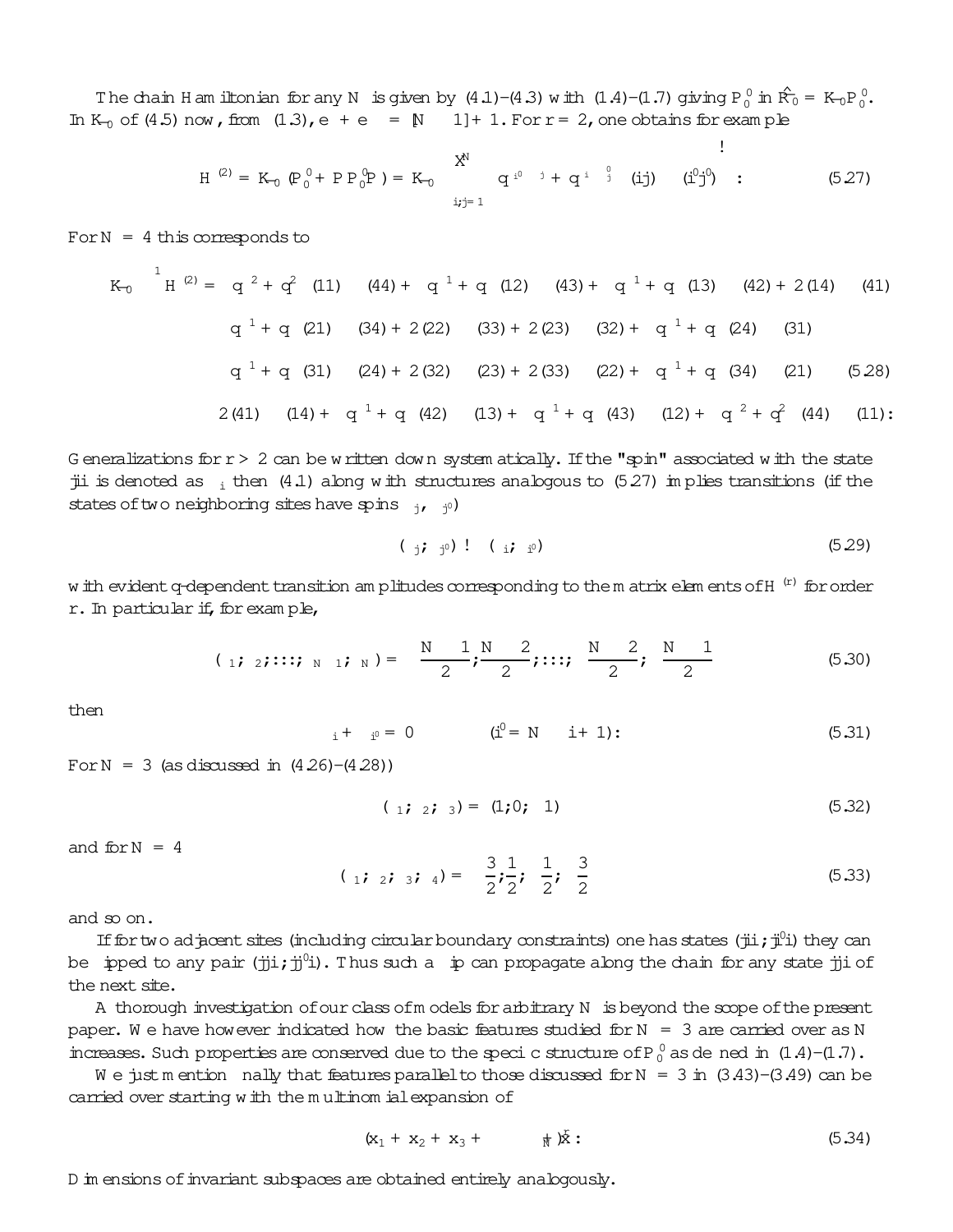#### P otential for factorizable  $S-m$  atrix  $(N = 3)$ 6

As in Sec. 5 of Ref. 3 we construct the inverse Cayley transform of the YB matrix which is also the  $t^{(1)}$  () m atrix (2.1) and given by (2.2) for N = 3 for the class studied in this paper. The role of this in providing the potential for factorizable  $S$ -m atrices can be found in various sources  $[5, 6]$ . A s explained and emphasized in Sec. 5 of Ref. 3 an arbitrary normalization factor (denoted  $1$  ()) of R () must be introduced to start with for the inversion involved in the transform to be well-de ned. The explicit inversion in the rst factor of

$$
\text{IV} = (\mathbb{R} \quad ( \quad ) \quad ( \quad ) \text{I}) \, \stackrel{1}{\text{}} \, (\mathbb{R} \quad ( \quad ) + \quad ( \quad ) \text{I}) \tag{6.1}
$$

will display adm issible choices of (). Dening

$$
X (R()
$$
 ( )I) = I;  $W = X X^{\perp} + 2$  ( )I = I + 2 ( )X; (62)

for  $N = 3$ , (2.1) leads to (suppressing the argum ent in notation below)

|   |                |                |                              |                |                |                | $\Omega$     | 0              | 0              |        |       |
|---|----------------|----------------|------------------------------|----------------|----------------|----------------|--------------|----------------|----------------|--------|-------|
|   |                |                | 0                            |                | $\Omega$       | $\Omega$       | $\Omega$     | $\mathbf 0$    | 0              |        |       |
|   | 0              | $\overline{0}$ | K                            | $\overline{0}$ | $q^{1=2}K$     |                | $0$ 1 + $qK$ | $\overline{0}$ | $\overline{0}$ |        |       |
|   | 0              | 1.             |                              |                | 0              | $\Omega$       | $\Omega$     | $\mathbf 0$    | $\overline{0}$ |        |       |
| Χ | $\overline{0}$ |                | 0 q <sup>1=2</sup> K 0 1 + K |                |                |                | 0 $q^{1=2}K$ | $\overline{0}$ | $\overline{0}$ | $=$ I; | (6.3) |
|   | 0              | $\Omega$       | $\Omega$                     | 0              | $\Omega$       |                | $\mathbf 0$  | 1              | $\Omega$       |        |       |
|   | 0              |                | 0 $1 + q^{1}K$ 0 $q^{1=2}K$  |                |                | $\overline{0}$ | K            | $\mathbf 0$    | 0              |        |       |
|   | 0              | $\Omega$       | $\overline{0}$               | $\overline{0}$ | $\overline{0}$ | 1              | $\Omega$     |                |                |        |       |
|   | $\Omega$       |                |                              |                | $\Omega$       | $\Omega$       | $\Omega$     |                |                |        |       |

Only the non-zero elements of X will be given below. One obtains easily

$$
(\mathsf{X}_{11}; \mathsf{X}_{99}) = (1) \quad \frac{1}{\mathsf{X}_{22}}; \quad (\mathsf{X}_{22}; \mathsf{X}_{44}; \mathsf{X}_{66}; \mathsf{X}_{88}) = \frac{1}{(1-2)^{\mathsf{X}_{24}}; \quad (\mathsf{X}_{24}; \mathsf{X}_{42}; \mathsf{X}_{68}; \mathsf{X}_{86}) = \frac{1}{(1-2)^{\mathsf{X}_{24}}; \quad (6.4)
$$

These already show  $\frac{2}{5}$  1. For i= (3;5;7) one obtains the equations

 $(X_{i3} + X_{i7}) + q^{1=2} K Z_i = i3;$   $X_{i5} (1) + K Z_i = i5;$   $(X_{i3} X_{i7}) + K q^{1=2} Z_i = i7;$  (6.5)

w here

$$
Z_{i} \t q^{1=2}X_{i3} + X_{i5} + q^{1=2}X_{i7}:
$$
\t(6.6)

The solutions for i=  $(3,5,7)$  are respectively the following ones. For i= 3,  $(X_{33},X_{35},X_{37})$  are given by

$$
X_{33} = \frac{q^2}{1 - 2} + q^{-1=2} \frac{q^2}{1 +} X_{35};
$$
 (6.7)

$$
X_{37} = \frac{1}{1} + q^{1=2} \frac{1+q}{1+} X_{35};
$$
 (6.8)

$$
Z_3 = \frac{q^{1=2} (1+q)}{1^2} + \frac{q+q^{1}+1+3}{1+} X_{35};
$$
 (6.9)

$$
X_{35} (1) + K Z_3 = 0:
$$
 (6.10)

The K-dependence is now explicit. The case  $i = 3,7$  are related though the exchange of indices and inversion of q, namely

$$
(3;7;q) \t 7;3;q1 \t (6.11)
$$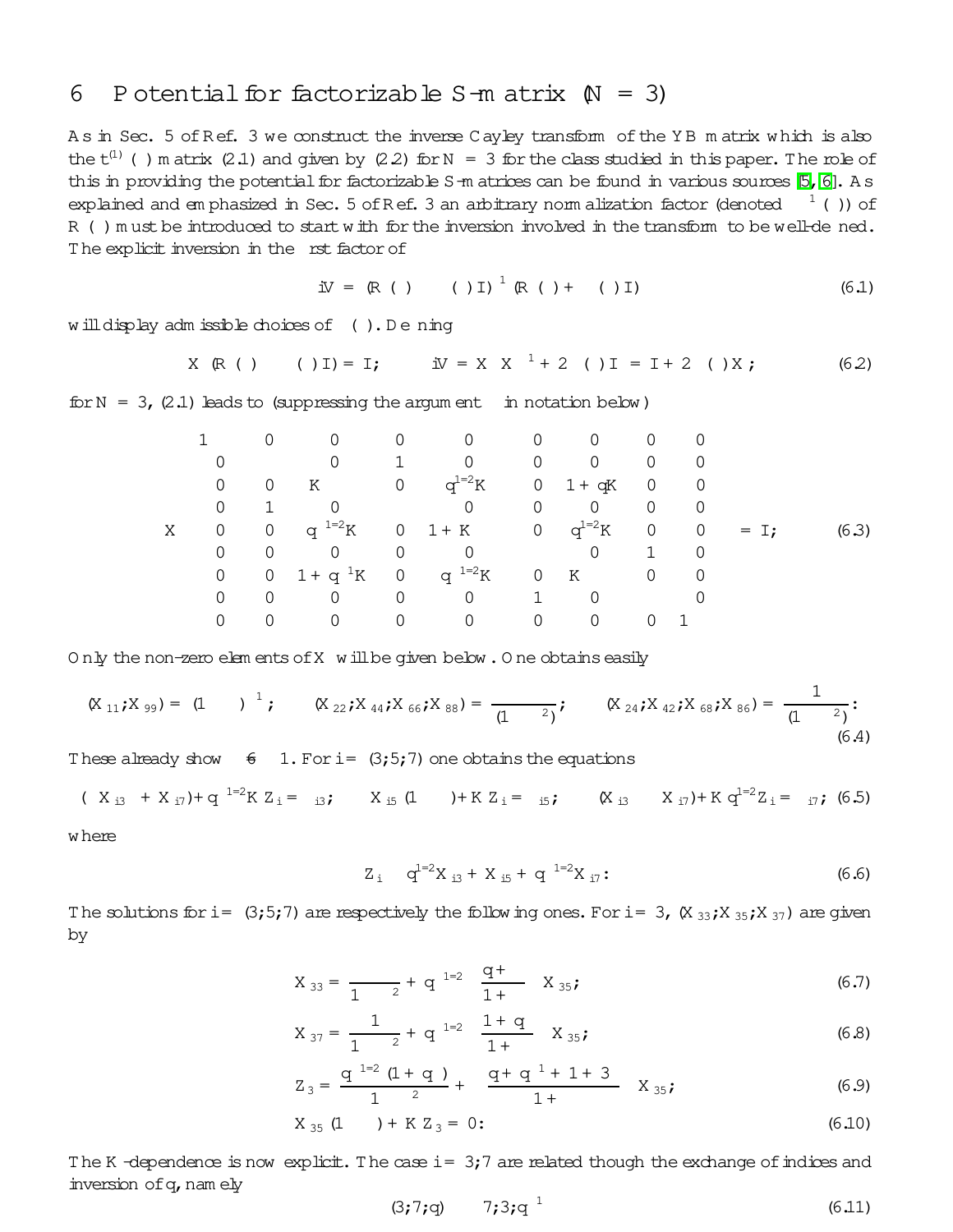For  $i=5$ 

$$
X_{53} (1 + q) = X_{57} (q + );
$$
 (6.12)

$$
X_{53} = \frac{q^{1-2} (q+)}{1^{2}} + \frac{(q+) q^{1-2}}{1+} X_{55};
$$
 (6.13)

$$
X_{57} = \frac{q^{1=2} (1+q)}{1^{2}} + \frac{(1+q) q^{1=2}}{1+} X_{55};
$$
 (6.14)

$$
Z_5 = \frac{q+q^1+2}{1^2} + \frac{3+1+q+q^1}{1^+}X_{55};
$$
 (6.15)

$$
X_{55} (1) + K Z_5 = 1:
$$
 (6.16)

N ow  $(6.19)$ ,  $(6.20)$  gives directly X  $_{55}$ . N ext  $(6.17)$ ,  $(6.18)$  give X  $_{53}$ , X  $_{57}$ . F inally, we obtain

$$
\frac{1}{1} \quad 0 \quad 0 \quad 0 \quad 0 \quad 0 \quad 0 \quad 0 \quad 0
$$
\n
$$
0 \quad \frac{1}{1} \quad 0 \quad \frac{1}{1} \quad 0 \quad 0 \quad 0 \quad 0 \quad 0
$$
\n
$$
0 \quad 0 \quad A \quad 0 \quad B \quad 0 \quad C \quad 0 \quad 0
$$
\n
$$
0 \quad \frac{1}{1} \quad 0 \quad \frac{1}{1} \quad 0 \quad 0 \quad C \quad 0 \quad 0
$$
\n
$$
0 \quad 0 \quad 0 \quad 0 \quad 0 \quad C \quad 0 \quad 0
$$
\n
$$
0 \quad 0 \quad 0 \quad 0 \quad 0 \quad 0 \quad \frac{1}{1} \quad 0 \quad 0 \quad 0 \quad 0 \quad 0
$$
\n
$$
0 \quad 0 \quad 0 \quad 0 \quad 0 \quad 0 \quad \frac{1}{1} \quad 0 \quad 0
$$
\n
$$
0 \quad 0 \quad 0 \quad 0 \quad 0 \quad 0 \quad 0 \quad \frac{1}{1} \quad 0 \quad \frac{1}{1} \quad 0
$$
\n
$$
0 \quad 0 \quad 0 \quad 0 \quad 0 \quad 0 \quad 0 \quad 0 \quad 0 \quad \frac{1}{1} \quad 0 \quad \frac{1}{1} \quad 0
$$

where

$$
A = \frac{(2 \times 2K + K)q}{(1 \times 1) (q^2 \times 3qK - q^2K + K - qK - q)} = X_{33} = X_{77};
$$
  
\n
$$
B = \frac{(q + 1) q^{1-2} K}{(1 \times 1) (q^2 \times 3qK - q^2K + K - qK - q)} = X_{35} = X_{57};
$$
  
\n
$$
C = \frac{(1 + qK - qK + 1) K) q}{(1 \times 1) (q^2 \times 3qK - q^2K + K - qK - q)} = X_{37};
$$
  
\n
$$
D = \frac{K (1 + q) q^{1-2}}{(1 \times 1) (q^2 \times 3qK - q^2K + K - qK - q)} = X_{53} = X_{75};
$$
  
\n
$$
E = \frac{q^2 \times 2K q}{(1 \times 1) (q^2 \times 3qK - q^2K + K - qK - q)} = X_{55};
$$
  
\n
$$
F = \frac{q}{(1 \times 1) (q^2 \times 3qK - q^2K + K - qK - q)} = X_{73};
$$
  
\n
$$
B = \frac{q^2 \times 3qK - q^2K + K - qK - q}{(1 \times 1) (q^2 \times 3qK - q^2K + K - qK - q)} = X_{73};
$$
  
\n
$$
B = \frac{q}{(1 \times 1) (q^2 \times 3qK - q^2K + K - qK - q)} = X_{73};
$$
  
\n
$$
B = \frac{q}{(1 \times 1) (q^2 \times 3qK - q^2K + K - qK - q)} = X_{73};
$$
  
\n
$$
B = \frac{q}{(1 \times 1) (q^2 \times 3qK - q^2K + K - qK - q)} = X_{73};
$$
  
\n
$$
B = \frac{q}{(1 \times 1) (q^2 \times 3qK - q^2K + K - qK - q)} = X_{73};
$$
  
\n
$$
B = \frac{q}{(1 \times 1) (q^2 \times 3qK - q^2K + K - qK - q)} = X_{73};
$$
  
\n
$$
B = \frac{q}{(1 \
$$

where  $\epsilon$  1;  $\frac{1}{2}$ 2

h

From  $X$ ,  $V$  is obtained as indicated in  $(6.2)$ . Expressing it as

$$
V = \begin{cases} X \\ V_{(ab;cd)} \text{ (ab)} \end{cases} \quad (cd) \tag{6.19}
$$

The corresponding ferm ionic Lagrangian should be

Z

$$
L = dx i_a @ a g a_c V_{ab;cd} b d ; \t(6.20)
$$

The scalar Lagrangian can be obtained analogously. Such Lagrangians correspond to S-m atrices factorizable into two particles scattering independently of the chosen order of the latter ones.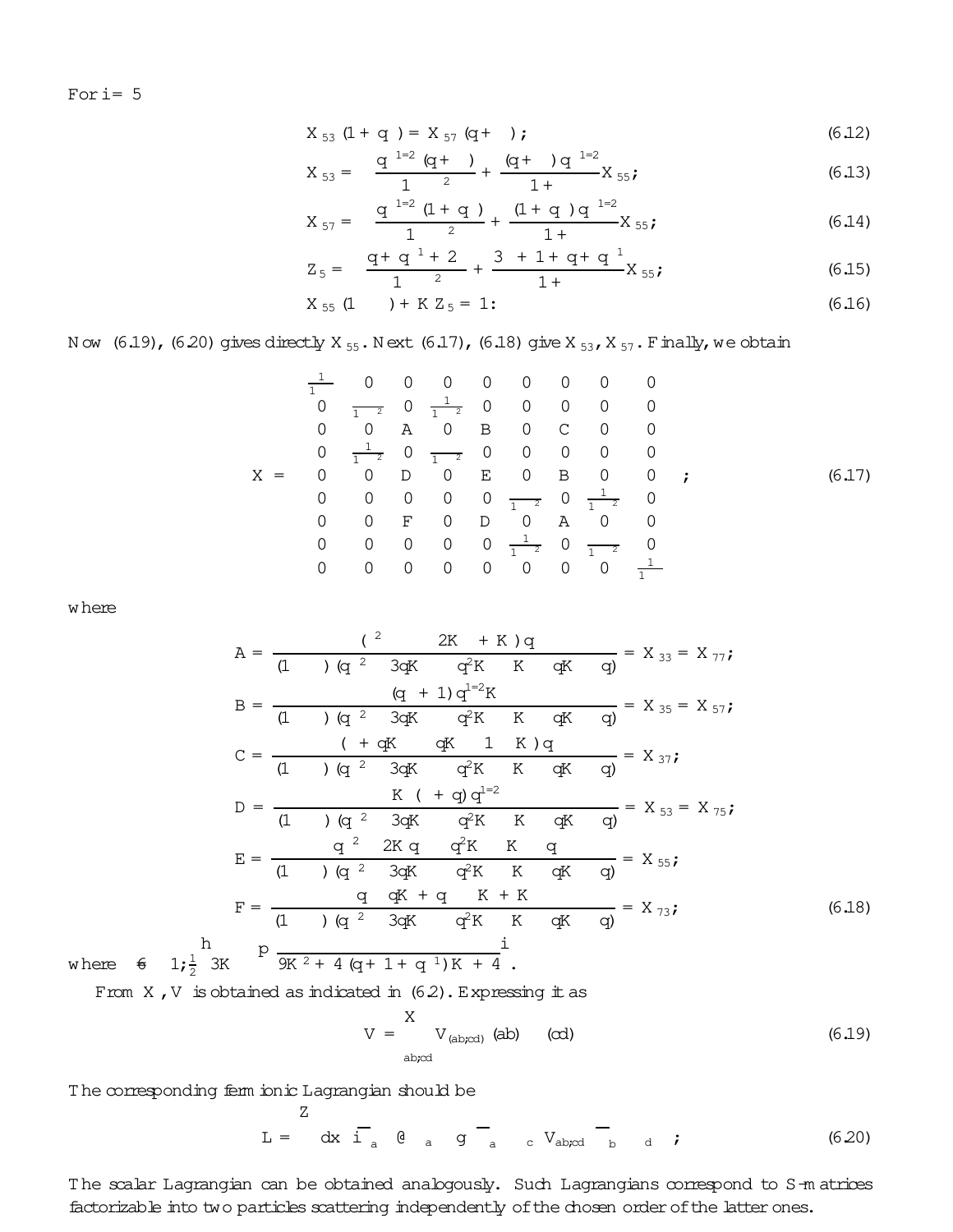## 7 D iscussion

In Ref. 3 and in the present paper we have studied two dierent classes of statisticalm odels. Certain aspects of the respective transfer m atrices are strikingly contrasted. Such a m a pr di erence is in the number of param eters. The rst model is indeed multiparam eter. One has  $\frac{1}{2}$  (N + 3) (N = 1) free param eters  $(N = 3; 4; \ldots)$ . Here the only param eter is q appearing in the braid m atrix given by  $(1.2)$ - $(1.7)$  and in K () as de ned by  $(1.17)$ - $(1.20)$ . The structures of the eigenvalues of the respective transferm atrices are also quite dierent. In R ef. 3 we obtained single exponentials as eigenvalues, the exponent being a sum of the free param etersm ultiplied by . Here we have r-th order polynom ials in K () for the eigenvalues of T  $^{(r)}$  (). There are other dierences. But analogies and common features are also rem arkable:

(a) In both case Tr  $T^{(r)}$  ( ) is obtained quite simply for all r (though the structures are dierent). In  $(6.1)$  of Ref. 3 we obtained (for N = 2p 1)

$$
\text{Tr } T^{(r)} \text{ } (\ ) = 2 \ e^{\text{rm } 11} + e^{\text{rm } 22} + \qquad \text{F}^{(r)} = \text{F}^{(r)} \tag{7.1}
$$

the m  $_{\rm ii}^{(+)}$  being a subset of the free param eters. Here (for N = 3;4;:::) the corresponding result  $(5.9)$  is

$$
Tr T^{(r)} ( ) = N ( K ( ) + 1)^r ; \qquad (72)
$$

where K ( ) is given by  $(1.3)$  and  $(1.17)$ .

- (b) In both cases the N<sup>r</sup> dim ensional base space of T<sup>(r)</sup>() breaks up into closed subspaces of lower dim ensions. The de nitions of these subspaces have some dierences however. The relevant de nitions in Ref. 3 should be compared to  $(3.2)$ - $(3.6)$  here and their generalization in Sec. 5.
- (c) In each subspace S<sub>n</sub> the circular perm utation of states labels as form ulated in  $(3.9)$ - $(3.19)$  leads to a further reduction of dim ension in constructing eigenstates by splitting  $S_n$  again into subsets corresponding to the eigenstates of the operator (CP) of circular perm utations. This involves a crucial role of the roots of unity,  $($ !  $^r = 1$  for T<sup>(r)</sup>()) in the construction of eigenstates. The role of roots of unity was also crucial in Ref. 3 though they were implem ented in a slightly dierent fashion (corresponding to the dierence in labeling states).

In both cases the "two-step reduction" (via  $(p)$ ) and  $(c)$ ) in the eective dim ension of the basis in construction of eigenstates has been em phasized (see the form ulation of Sec. 3). The exponential increase in dim ension with  $r e^{(ln N)r}$  is replaced in actual construction by a relatively moderate polynom ialone. Thus for  $N = 3$  and  $r = 4$  we have to solve here at m ost a set of 5 simultaneous linear equations (App. A) though now N<sup>r</sup> is  $3^4 = 81$ . This reduction of the problem to a relatively low num ber of linear equations should be contrasted to the im plem entation of algebraic Bethe ansatz [\[6,](#page-26-5)[7,](#page-26-6)[8\]](#page-26-7). For the latter one has to solve com plex nonlinear equations whose num ber increases along with N .

In the preceding sections (particularly in Sec. 3 for  $N = 3$  and in sec. 5 for  $N > 3$ ), we have form ulated carefully the crucial properties, basic features of models corresponding to the braid m atrices presented in Ref. 2. Exploiting such properties we have constructed eigenstates and eigenvalues of  $T^{(r)}$  ( ) for N = 3, r =  $(1;2;3;4)$  (A pp. A ). Certain related features for all r have been form ulated at the end of Sec. 3. Chain H am iltonians and potentials for factorizable S-m atrices have been studied (sections 4 and 6).

Further explorations in several directions are evidently desirable. Re ection equations [\[9,](#page-26-8) [10\]](#page-26-9) and correlation functions  $[11, 12]$  $[11, 12]$  should be studied. M ore basically one m ay try to elucidate the relevance of the star-triangle relations [\[4\]](#page-26-3) encoded in our class of braid m atrices to speci c contexts. We hope to undertake such studies elsewhere.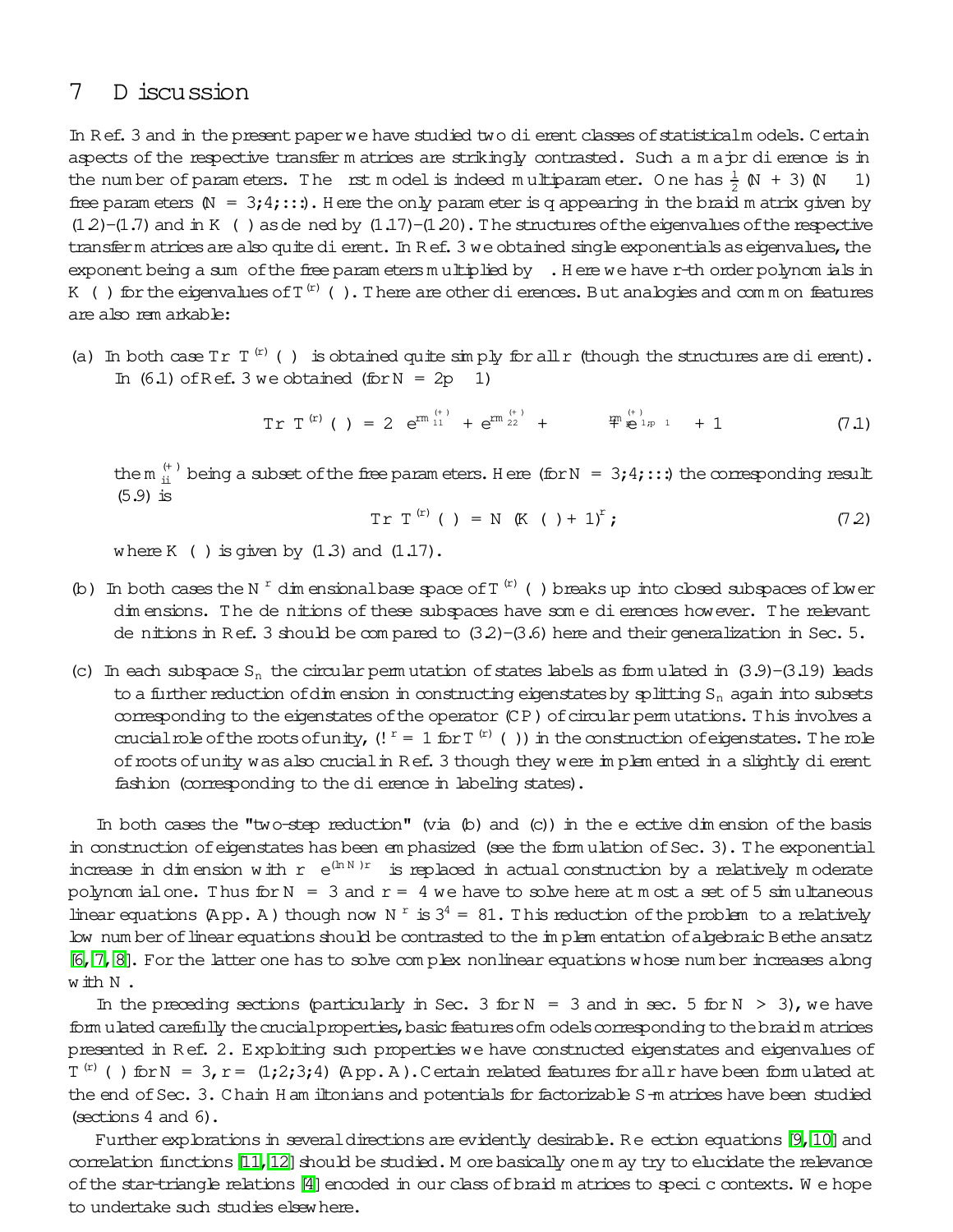A cknow ledgm ents: One of us (BA) wants to thank Patrick M ora, Pierre Collet and Paul Sorba for precious help. He is also very grateful to the m embers of the CPHT group of Ecole Polytechnique for their warm hospitality. This work is supported by a grant of CM EP program under number 04M DU 615.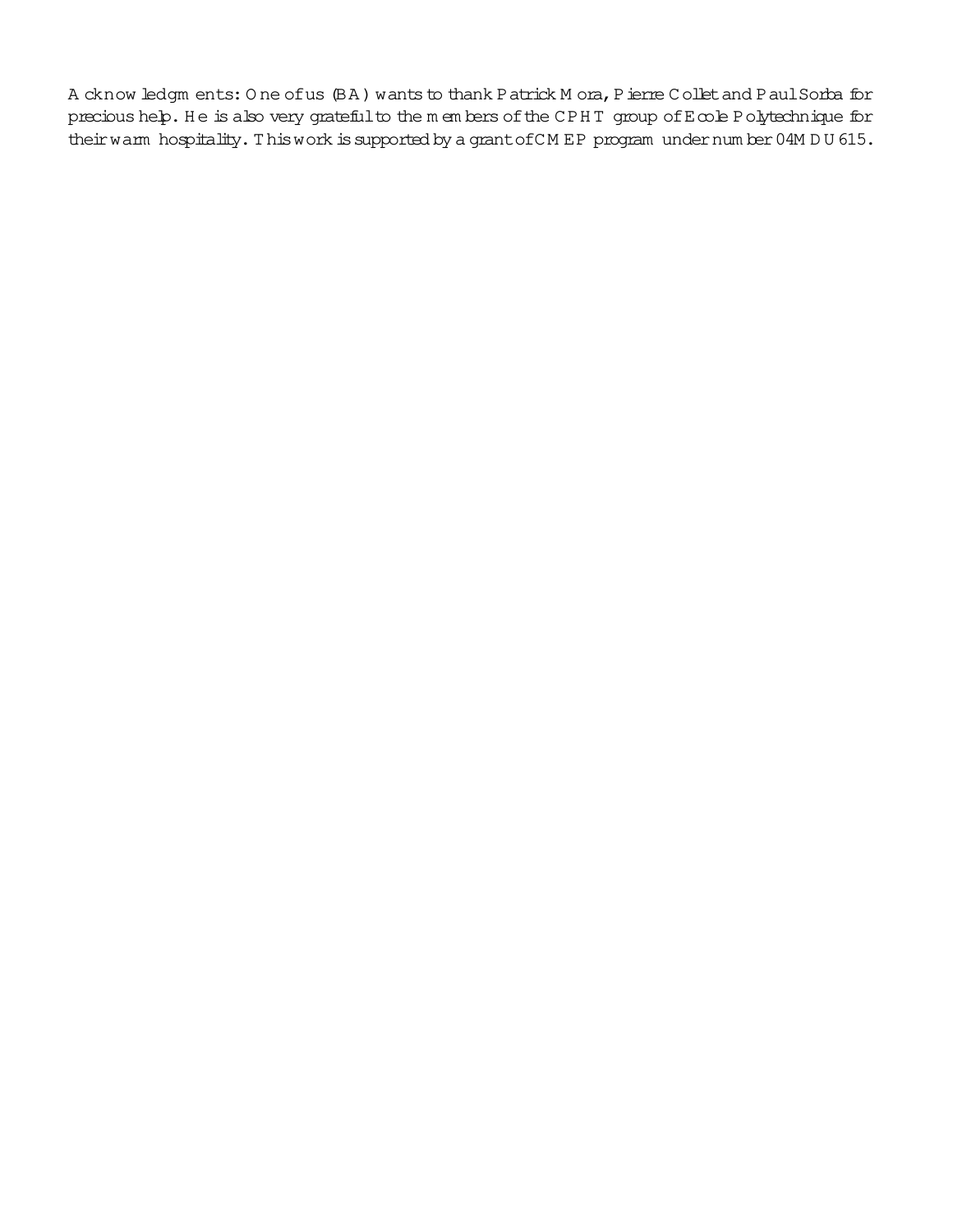# A ppendix A E igenstates and E igenvalues of  $T^{(r)}$  () for  $r = 1;2;3;4 \text{ N} = 3$

We start by noting the following points:

- (1) For each case the subscript n of  $S_n$  denotes the sum of the state labels (see discussion from  $(3.3)$ to  $(3.6)$ ).
- (2) For each r we present results only upto  $S_{2r}$ . The rem aining subspaces  $(S_{2r+1};::;S_{3r})$  are then obtained in plem enting (3.14), (3.15), (3.16).
- (3) For dierent subspaces we often repeat the some notations for states. Since  $T^{(r)}$  does not couple such spaces no confusion is likely.
- (4) The notation K and ! correspond to  $(1.17)$  and  $(3.11)$  respectively. (CP) denotes circular permutations.

### A  $\Lambda$   $r=1$

The three states directly furnish the spectrum, each being a 1-dim ensional subspace

$$
T^{(1)} \quad (\text{ ) } (\exists i; \exists i; \exists i) = (1 + K) \quad (\exists i; \exists i; \exists i)
$$
 (A.1)

$$
Tr T^{(1)} ( ) = 3(1 + K) \qquad (A 2)
$$

### $A$  2  $r = 2$

The (CP) eigenstates constructed as in (3.10) to (3.13), with  $!^2 = 1$ , give

O ne obtains  $(K \text{ being } K ())$ 

$$
S_2: T^{(2)} \text{ } (\text{ }) A_1 = K^2 + 1 A_1 \tag{A.4}
$$

$$
S_3: T^{(2)} ( )A_1 = K^2 + 1 A_1
$$
 (A.5)

$$
S_4: T^{(2)} \text{ ( ) } B_1 = K^2 + q + q^1 \quad 2 K + 1 B_1
$$
  

$$
T^{(2)} \text{ ( ) } B_1 \quad q^{1-2} + q^{1-2} A_1 = K^2 + 1 B_1 \quad q^{1-2} + q^{1-2} A_1
$$
 (A.6)

$$
T^{(2)}
$$
 ( )  $q^{1=2} + q^{1=2} B_1 + 2A_1 = K^2 + q + q^1 + 4 K + 1$   $q^{1=2} + q^{1=2} B_1 + 2A_1$ :

A ko

$$
(S_5; S_6) \qquad (S_3; S_2) \qquad (A.7)
$$

according to  $(3.14)$ - $(3.16)$ . Sum m ing over all subspaces  $(S_2; \ldots; S_6)$ ,

$$
Tr T^{(1)} ( ) = 3 (1 + K)^{2}
$$
 (A.8)

consistently with (2.9). We have not uniformly normalized the states. Thus  $h_1 h_1 i = 1$  and  $hB_1B_1$  i= 2. This is crucial to the orthogonality

$$
B_1
$$
  $q^{1=2} + q^{1=2}$   $A_1 j q^{1=2} + q^{1=2}$   $B_1 + 2A_1 = 0$ : (A.9)

This point displayed here for this simple case will not be repeated in cases to follow.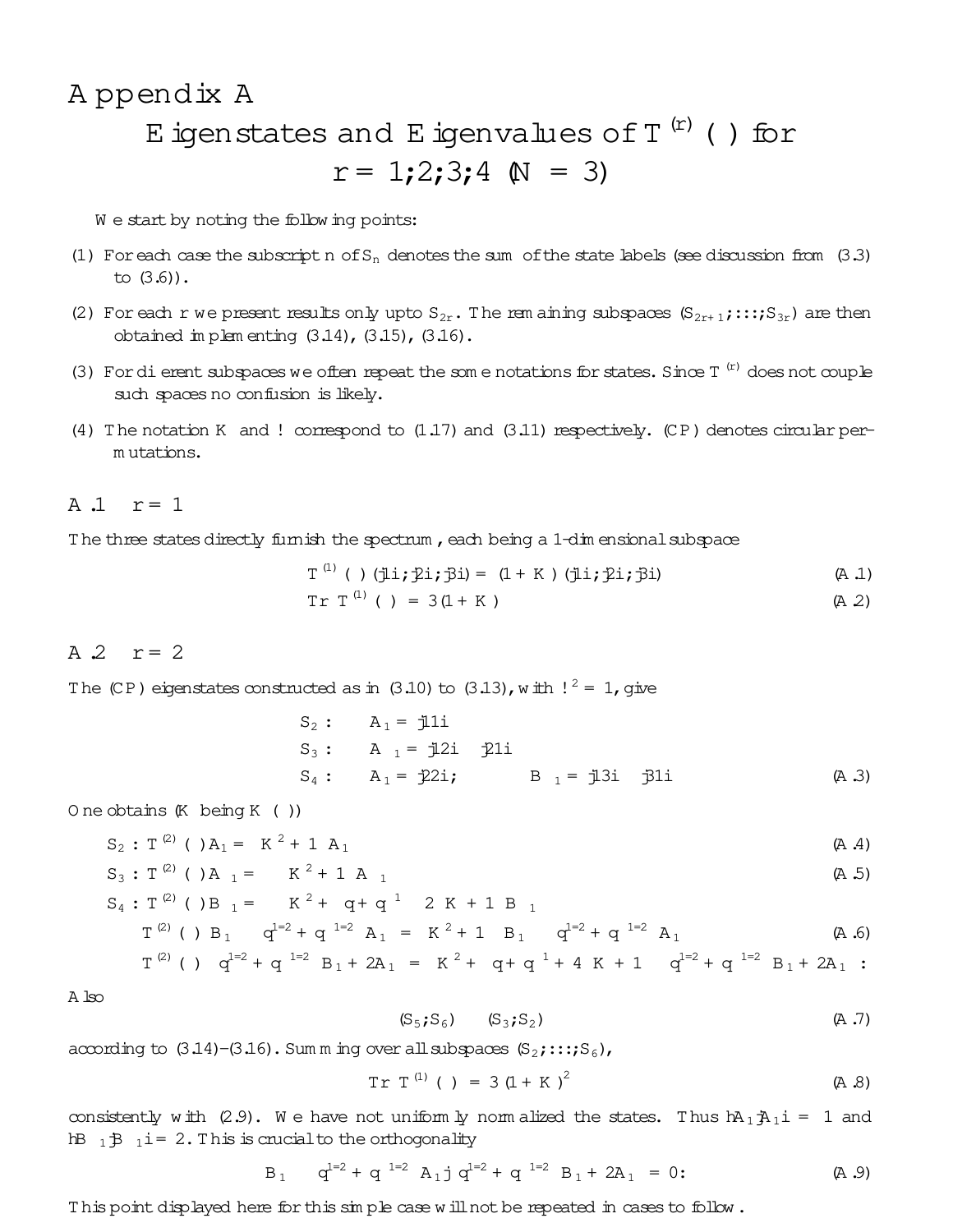A  $.3$   $r = 3$ 

**H** ere

$$
!= 1; e^{\frac{i}{3}}; e^{\frac{i}{3}^2}
$$
 (A.10)

and  $(CP)$  eigenstates for  $(S_3; S_4; S_5; S_6)$  are

$$
S_3: A_1 = j111i \qquad (A.11)
$$
\n
$$
S_2: A_1 = j111i \qquad (A.12)
$$

$$
S_4: A_1 = J121 + J2111 + J2111 \qquad (A.12)
$$

$$
S_5: A_1 = 1/13i + 1/311i + 1^2 1/31i
$$
;  $B_1 = 1/22i + 1/212i + 1^2 21i$  (A 13)

$$
S_6: A_1 = 222i
$$
;  $B_1 = 123i + 132i + 1^2 231i$ ;  
 $C_1 = 321i + 132i + 1^2 213i = 0$ 

$$
C_1 = 3211 + 3211 + 12311 = (1 \t3) + 3111
$$
 (A.14)

 $\mathbb A$ lso

$$
(1 \t 3) (S_3; S_4; S_5) = (S_9; S_8; S_7) \t (A.15)
$$

The  $T^{(3)}$  ( ) eigenstates are now obtained as follows:

$$
S_3
$$
:  $T^{(3)}$  ( ) $A_1 = K^3 + 1 A_1$  (A.16)

$$
S_4
$$
:  $T^{(3)}$  ( ) $A_1 = K^{3}! + l^{2} A_1$  (A.17)

$$
S_5
$$
:  $T^{(3)}$  ( )  $(aA_1 + bB_1) = v (aA_1 + bB_1)$  (A.18)

Solutions:

(1) 
$$
(a,b) = q^{1-2} + 1 q^{-1-2}i
$$
;  
\n $v = 1^2K^3 + q + q^{-1}$   $1^2K^2 + 1K + 1 + 1 + 1^2$   $K^2 + K + 1$  (A.19)  
\n(2)  $(a,b) = 1$ ;  $q^{1-2} + 1^2q^{1-2}$ ;  $v = K^3!^2 + 1$ : (A.20)

 $S_6$ : For ! =  $e^{i\frac{2}{3}}$ , A<sub>1</sub> is decoupled. Set

$$
T^{(3)} \quad (\quad ) \quad (\text{AB}_{1} + cC_{1}) = v \quad (\text{AB}_{1} + cC_{1}) : \tag{A.21}
$$

Solutions:

(1) 
$$
(b; c) = (q; 1); \quad v = K^3!^2 + !
$$
 (A 22)

(2)  $\phi$ ; c) = (1;q);  $v = K^{3}$ !<sup>2</sup> + ! + q + q<sup>1</sup>  $K^{2}$ !<sup>2</sup> + K ! :  $(A 23)$ 

For the values of ! (6 1), with  $! + 1^2 = 1$  the sum of eigenvalues

 $\sim$ 

$$
X = 2 K3 + 1 q + q1 K2 + K
$$
 (A 24)

For ! = 1, T<sup>(3)</sup> couples  $(A_1;B_1;C_1)$ . Set

$$
T^{(3)}
$$
 ( $A_1 + B_1 + C_1$ ) =  $v_1$  ( $A_1 + B_1 + C_1$ ): (A 25)

 $\sim$ 

Solutions:

(1) 
$$
( ; ; ) = 0; q^{1=2}; q^{1=2}; \quad v_1 = (K + 1) K^2 K + 1
$$
 (A 26)

(2) (*;* ; ) = 
$$
q + q^{-1}
$$
;  $q^{-1=2}$ ;  $q^{1=2}$ ;  $v_1 = (K + 1) K^2 K + 1$  (A 27)

(3) (*i* ; ) = 3; 
$$
q^{1=2}
$$
;  $q^{1=2}$  ;  $v_1 = (K + 1) K^2 K + 1 + K q + q^1 + 3 (A 28)$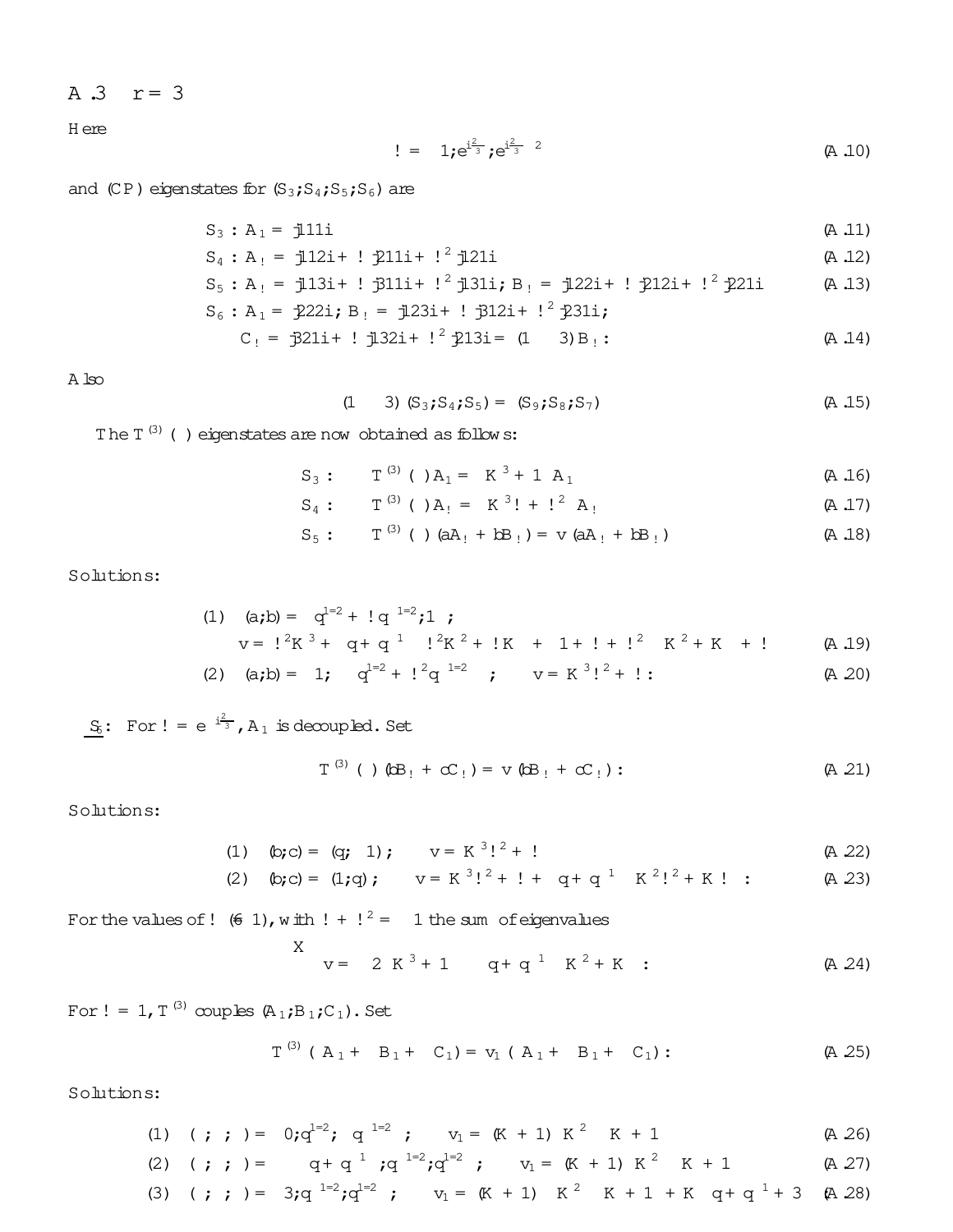Concerning orthogonality note that

$$
hA_1A_1i = 1; \t hB_1B_1i = hC_1C_1i = 3; \t (A 29)
$$

The sum of the eigenvalues over  $S_6$  is

$$
X \tV_{S_6} = K^3 + 1 + 3K (K + 1):
$$
 (A.30)

The results for  $(S_7; S_8; S_9)$  are obtained, as usual, directly from those of  $(S_5; S_4; S_3)$  respectively.

Sum m ing over all the subspaces  $(S_3; \ldots; S_9)$  one obtains (all explicit q-dependence canceling consistently  $w$  ith  $(2.9)$ )

$$
Tr T(3) ( ) = K3 + 1 + K3 + 1 + 3 K2 + K + 3 K2 + K + K3 + 1 + 3 K2 + K
$$
  
= 3 (K + 1)<sup>3</sup>: (A.31)

$$
A \cdot A \quad r = 4
$$

H ere

 $!= 1; e^{i\frac{2}{4}}; e^{i\frac{2}{4}} \cdot e^{i\frac{2}{4}} \cdot e^{i\frac{2}{4}} = (1; i; 1; i)$ :  $(A, 32)$ 

Of the invariant subspaces we consider  $(S_4;S_5;S_6;S_7;S_8)$ . One obtains the results of the rem aining ones via  $(1,2;3;q)$  \$  $(3,2;1;q$ <sup>1</sup>) as

$$
(S_9; S_{10}; S_{11}; S_{12})
$$
  $(S_7; S_6; S_5; S_4)$ : (A.33)

For brevity and simplicity, we will recapitulate our results in the following tables:

|  | Table $1:$ CP eigenstates for $r = 4$ |  |
|--|---------------------------------------|--|
|--|---------------------------------------|--|

| Subspace | CP Eigenstates                                                                                                                                                                                                                                                           | D im ension |
|----------|--------------------------------------------------------------------------------------------------------------------------------------------------------------------------------------------------------------------------------------------------------------------------|-------------|
| $S_4$    | j111i                                                                                                                                                                                                                                                                    | $\mathbf 1$ |
| $S_5$    | $A_1 = 112i + 1211i + 1^2 1211i + 1^3 1121i$                                                                                                                                                                                                                             | 4           |
| $S_6$    | A $_1$ = $\frac{1212i}{2121i}$<br>$B_1 = 1113i + 13111i + 1^21311i + 1^31131i$<br>$C_1 = 1122i + 12112i + 1^2 211i + 1^3 1221i$                                                                                                                                          | 10          |
| $S_7$    | $A_1 = 1222i + 12122i + 1^2 2212i + 1^3 2221i$<br>$B_1 = 1123i + 13112i + 1^22311i + 1^31231i$<br>$C_1 = 1132i + 12113i + 1^23211i + 1^31321i$<br>$D_1 = 1213i + ! 3121i + !^2 1312i + !^3 2131i$                                                                        | 16          |
| $S_8$    | $A_1 = \sqrt{2222i}$<br>B $_1$ = $\frac{1}{3}$ 313i : $\frac{1}{3}$ 3131i<br>$C_1 = 1133i + 13113i + 1^23311i + 1^31331i$<br>$D_1 = 1223i+ ! 13122i + ! 2123i + ! 31231i$<br>$E_1 = 3221i + 1322i + 1^22132i + 1^32213i$<br>$F_1 = 1232i + 12123i + 1^23212i + 1^32321i$ | 19          |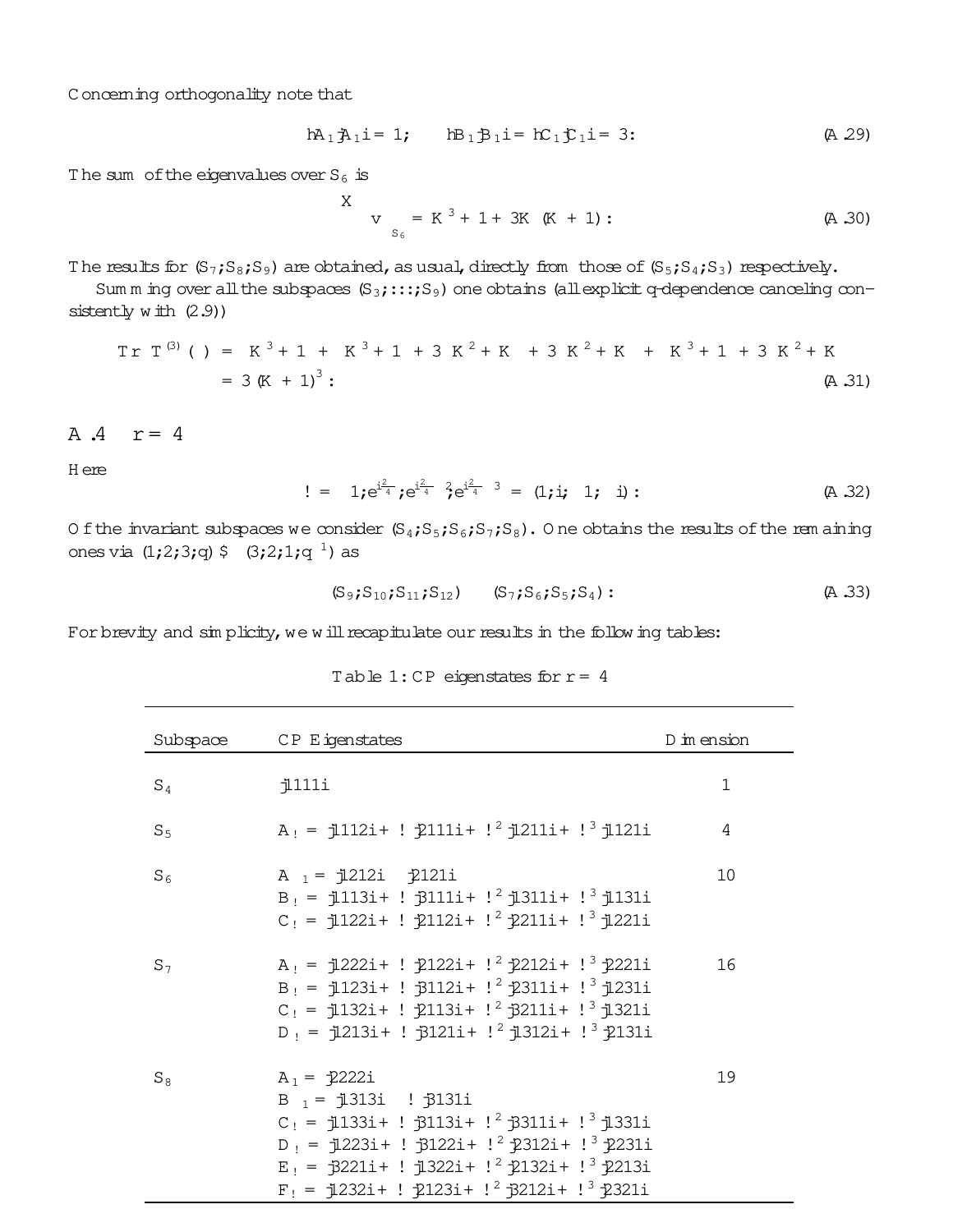| E igenvalues                                                                                                                                                                                                                                                                                                                                                 | E igenstates                                                                                                                                                                                                                                                                                                                                                                                                                                                 |
|--------------------------------------------------------------------------------------------------------------------------------------------------------------------------------------------------------------------------------------------------------------------------------------------------------------------------------------------------------------|--------------------------------------------------------------------------------------------------------------------------------------------------------------------------------------------------------------------------------------------------------------------------------------------------------------------------------------------------------------------------------------------------------------------------------------------------------------|
| $S_4$ : K <sup>4</sup> + 1                                                                                                                                                                                                                                                                                                                                   | 1111i                                                                                                                                                                                                                                                                                                                                                                                                                                                        |
| $S_5$ : $!^{3}K^{4}$ + !                                                                                                                                                                                                                                                                                                                                     | $A_{!}$                                                                                                                                                                                                                                                                                                                                                                                                                                                      |
| $S_6$ : (K <sup>4</sup> + 1)                                                                                                                                                                                                                                                                                                                                 | $A_1$                                                                                                                                                                                                                                                                                                                                                                                                                                                        |
| $1^{3}K^{4} + 1$                                                                                                                                                                                                                                                                                                                                             | $B_i = \frac{q_i^2 l_i^3}{R}C_i$                                                                                                                                                                                                                                                                                                                                                                                                                             |
| $!^{3}$ K <sup>4</sup> + (q + 1 + ! + ! <sup>3</sup> + q <sup>1</sup> )K <sup>3</sup> +<br>$!^{3}$ (q + 1 + ! + ! <sup>3</sup> + q <sup>1</sup> )K <sup>2</sup> +<br>$\frac{1^2}{9} + \frac{1}{1} + \frac{1^3}{9} + \frac{1}{1} + \frac{1^2}{1^2}$                                                                                                           | $B_1 + \frac{P\overline{q}}{q+1}C_1$                                                                                                                                                                                                                                                                                                                                                                                                                         |
| $S_7: \frac{1^3K^4+1}{K}$                                                                                                                                                                                                                                                                                                                                    | A <sub>!</sub> $!^{p} \overline{\phi}B_{1} \frac{1}{p}C_{1}$<br>$P^{\text{(q}^3 + 1^2) \text{A}_1 + \text{q}^9 \over \text{q} (1^2 \text{q}^2 \text{q}) \text{B}_1 + P^{\text{(q)} \text{q}} \text{(q}^2 \text{q}^2 \text{q}) \text{C}_1$                                                                                                                                                                                                                    |
| $!^{3}K^{4} + ! + (!^{3}K^{3} + !K) (q + 1 + ! + !^{3} + q^{1}) \frac{1 + !}{2}A_{1} + \frac{12}{9}B_{1} + C_{1} + ! \frac{q + !}{q}D_{1}$<br>$+ K^2$ ! <sup>2</sup> (q+ 1+ ! + ! <sup>3</sup> + q <sup>1</sup> )                                                                                                                                            |                                                                                                                                                                                                                                                                                                                                                                                                                                                              |
| $\frac{1}{2}$ $\frac{3}{K}$ $\frac{4}{4}$ + $\frac{1}{2}$ + $\frac{1}{2}$ $\frac{3}{K}$ + $\frac{1}{2}$ $\frac{1}{K}$ + $\frac{1}{2}$ + $\frac{1}{2}$ + $\frac{1}{2}$ + $\frac{1}{2}$ + $\frac{1}{2}$ + $\frac{1}{2}$ + $\frac{1}{2}$ + $\frac{1}{2}$ + $\frac{1}{2}$ + $\frac{1}{2}$ + $\frac{1}{2}$ +<br>$+ K^2$ ! $^2$ (q + 1 ! ! $^3$ + q <sup>1</sup> ) |                                                                                                                                                                                                                                                                                                                                                                                                                                                              |
| $S_8$ : K <sup>4</sup> + 1                                                                                                                                                                                                                                                                                                                                   | $F_1$ ; 2A <sub>1</sub> + C <sub>1</sub> $P \overline{q}$ <sub>1</sub> $F_{\overline{q}} E_1$ ;<br>$2\frac{P}{q}$ $\frac{Q}{q}$ $\frac{Q}{r}$ + q 2 + q $\frac{1}{q}$ + q $\frac{2}{q}$ ) A $_1$ +<br>$2^{\cancel{p}}\frac{1}{\cancel{q}}\frac{1}{\cancel{q}+2+\cancel{q}+1}\mathbf{p}_1 + \frac{\cancel{p}_1}{\cancel{q}}\frac{1}{\cancel{q}+4+\cancel{q}_1}\mathbf{C}_1 +$<br>$(q^2 + 2q \quad 3 \quad 2q^{1} \quad 3) D_1$<br>$(2q^2 + 3q + 2q + q^1)E_1$ |
| $K^4$ 1                                                                                                                                                                                                                                                                                                                                                      | $F_{1}$<br>B $1 + \frac{q^2}{2q}$ C $1 + \frac{q^2+1}{2^2q}$ D $1 + \frac{q^2+1}{2q^2q}$ E $1$                                                                                                                                                                                                                                                                                                                                                               |
| $iK4$ i                                                                                                                                                                                                                                                                                                                                                      | $F_{i}$ ; $P_{\overline{Q}}C_{i}$ D <sub>i</sub> + E <sub>i</sub>                                                                                                                                                                                                                                                                                                                                                                                            |
| $iK^{4} + (q + 1 + q^{1})K^{3}$ 3ik <sup>2</sup><br>$(q+\ 1+\ q^{-1})\,K\qquad 1]$                                                                                                                                                                                                                                                                           | $\frac{q+1}{P_{\overline{G}}}$ C i D i + E i                                                                                                                                                                                                                                                                                                                                                                                                                 |
| $i K^{4} + (q + 1 + q^{1}) K^{3}$ $i (q + 1 + q^{1}) K^{2}$ C $i + \frac{1 + 2q}{(q + 1)^{2} q} D$ $i + \frac{(q + 2)^{2} q}{q + 1} E$ i<br>$(q+1+q^{-1})K$ 1]                                                                                                                                                                                               |                                                                                                                                                                                                                                                                                                                                                                                                                                                              |

Table 2: Eigenstates and eigenvalues for  $r = 4$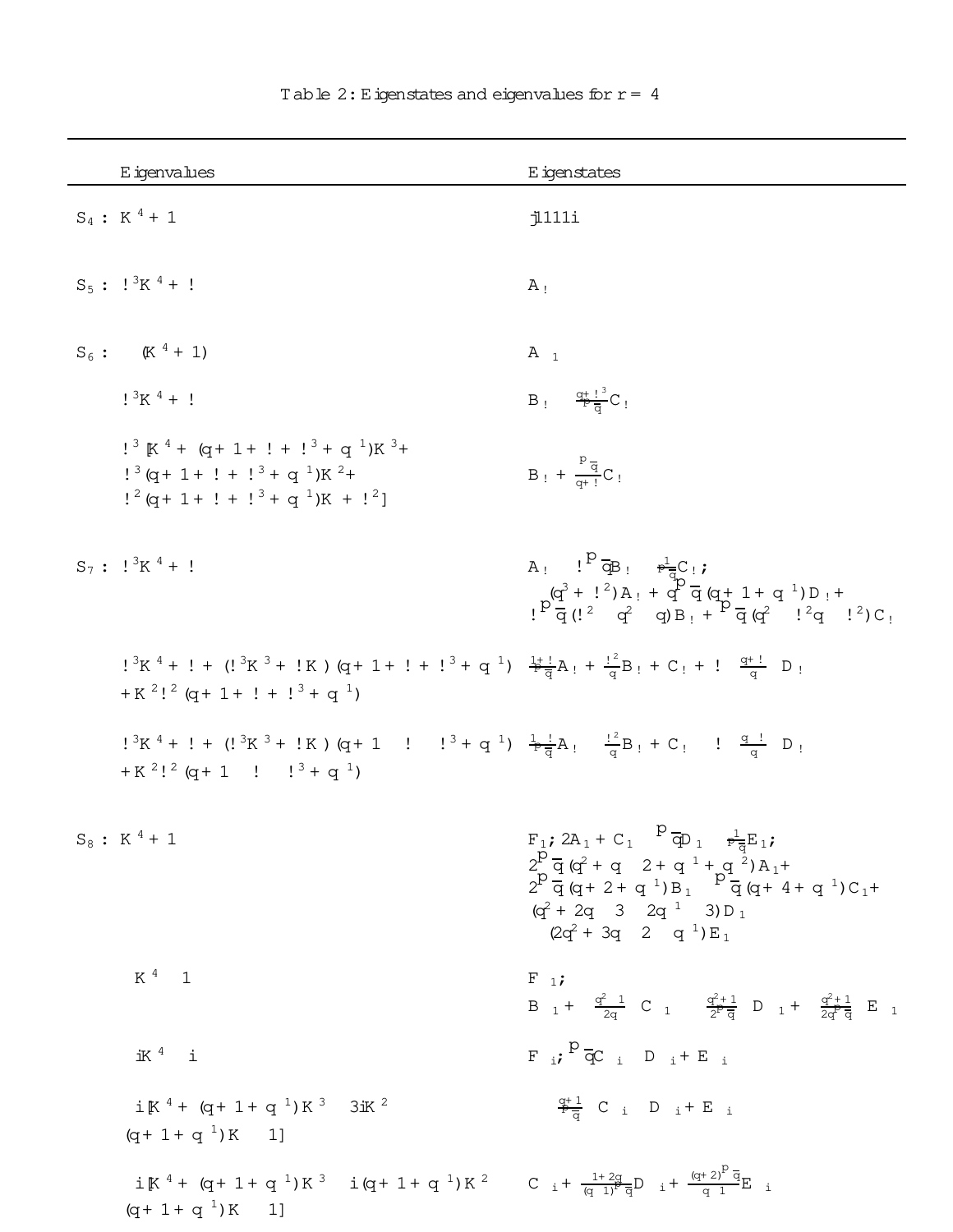$$
K^{4} + (q + 3 + q^{1})K^{3} + (q + 3 + q^{1})K^{2} + 4A_{1} + 2B_{1} + C_{1} \quad \frac{1}{(q + 1)^{p} \overline{q}} D_{1} \quad \frac{q^{p} \overline{q}}{q + 1} E_{1}
$$
  
\n
$$
(q + 3 + q^{1})K + 1
$$
\n
$$
K^{4} + (q + 1 + q^{1})K^{3} \quad (q + 1 + q^{1})K^{2} + \frac{2(q + 1)}{q + 1}B_{1} + C_{1} \quad \frac{1}{(q + 1)^{p} \overline{q}} D_{1} \quad \frac{q^{p} \overline{q}}{q + 1} E_{1}
$$
  
\n
$$
(q + 1 + q^{1})K + 1
$$

 $\mathbf{p}$ 

? There exist also four others eigenvectors  $aA_1 + bB_1 + cC_1 + dD_1 + eE_1$ ,  $A_1 + B_1 + C_1 + D_1 + E_1$ , b<sup>B</sup>  $_1$ + c<sup>p</sup>C  $_1$ + d<sup>p</sup>D  $_1$ + e<sup>p</sup>E  $_1$ , <sup>0</sup>B  $_1$ + <sup>0</sup>C  $_1$ + <sup>0</sup>D  $_1$ + <sup>0</sup>E  $_1$  associated respectively to the eigenvalues  $\rm v_1$ ,  $\rm v_2$ ,  $\rm v_1^0$  and  $\rm v_2^0$ , which have com plicated form s (these results have been obtained by using a M aple program ):

$$
v_{1} = \frac{1}{2} 2K^{4} + 3K^{3} q + 1 + q^{1} + K^{2} q^{2} + 2q + 13 + 2q^{1} + q^{2} + 3K q + 1 + q^{1} + 2 +
$$
\n
$$
K K^{2} + q + 1 + q^{1} K + 1 \n\overrightarrow{q^{2} + 2q + 43 + 2q^{1} + q^{2}};
$$
\n
$$
v_{2} = \frac{1}{2} 2K^{4} + 3K^{3} q + 1 + q^{1} + K^{2} q^{2} + 2q + 13 + 2q^{1} + q^{2} + 3K q + 1 + q^{1} + 2
$$
\n
$$
K K^{2} + q + 1 + q^{1} K + 1 \n\overrightarrow{q^{2} + 2q + 43 + 2q^{1} + q^{2}};
$$
\n
$$
v_{1}^{0} = \frac{1}{2} 2K^{4} 3K^{3} q + 1 + q^{1} K^{2} q^{2} + 2q + 1 + 2q^{1} + q^{2} 3K q + 1 + q^{1} 2 +
$$
\n
$$
K K^{2} + q + 1 + q^{1} K + 1 \n\overrightarrow{q^{2} + 2q + 2q^{1} + q^{2}};
$$
\n
$$
v_{2}^{0} = \frac{1}{2} 2K^{4} 3K^{3} q + 1 + q^{1} K^{2} q^{2} + 2q + 1 + 2q^{1} + q^{2} 3K q + 1 + q^{1} 2
$$
\n
$$
K K^{2} + q + 1 + q^{1} K + 1 \n\overrightarrow{q^{2} + 2q + 2q + 1 + q^{2}};
$$
\n
$$
K K^{2} + q + 1 + q^{1} K + 1 \n\overrightarrow{q^{2} + 2q + 2q + 1 + q^{2}};
$$
\n
$$
(A.34)
$$

The sum s of the eigenvalues over  $S_4$ ,  $S_5$ ,  $S_6$ ,  $S_7$  and  $S_8$  are respectively

$$
x \t v = K4 + 1;
$$
  
\n
$$
x^{S4}\nv = 0;
$$
  
\n
$$
x^{S5}\nv = 4K3 + 4K;
$$
  
\n
$$
x^{S6}\nv = 0;
$$
  
\n
$$
x^{S7}\nv = K4 + 4K3 + 18K2 + 4K + 1;
$$
  
\n
$$
x^{S7}\nv = K4 + 4K3 + 18K2 + 4K + 1;
$$
  
\n(A.35)

The results for  $(S_9;S_{10};S_{11};S_{12})$  are obtained directly from those of  $(S_7;S_6;S_5;S_4)$  respectively. Sum m ing over all subspaces  $(S_4;:::;S_{12})$  one obtains

$$
Tr T(4) ( ) = 2 K4 + 1 + 2 4K3 + 4K + 1 K4 + 4K3 + 18K2 + 4K + 1 = 3 (K + 1)4 (A.36)
$$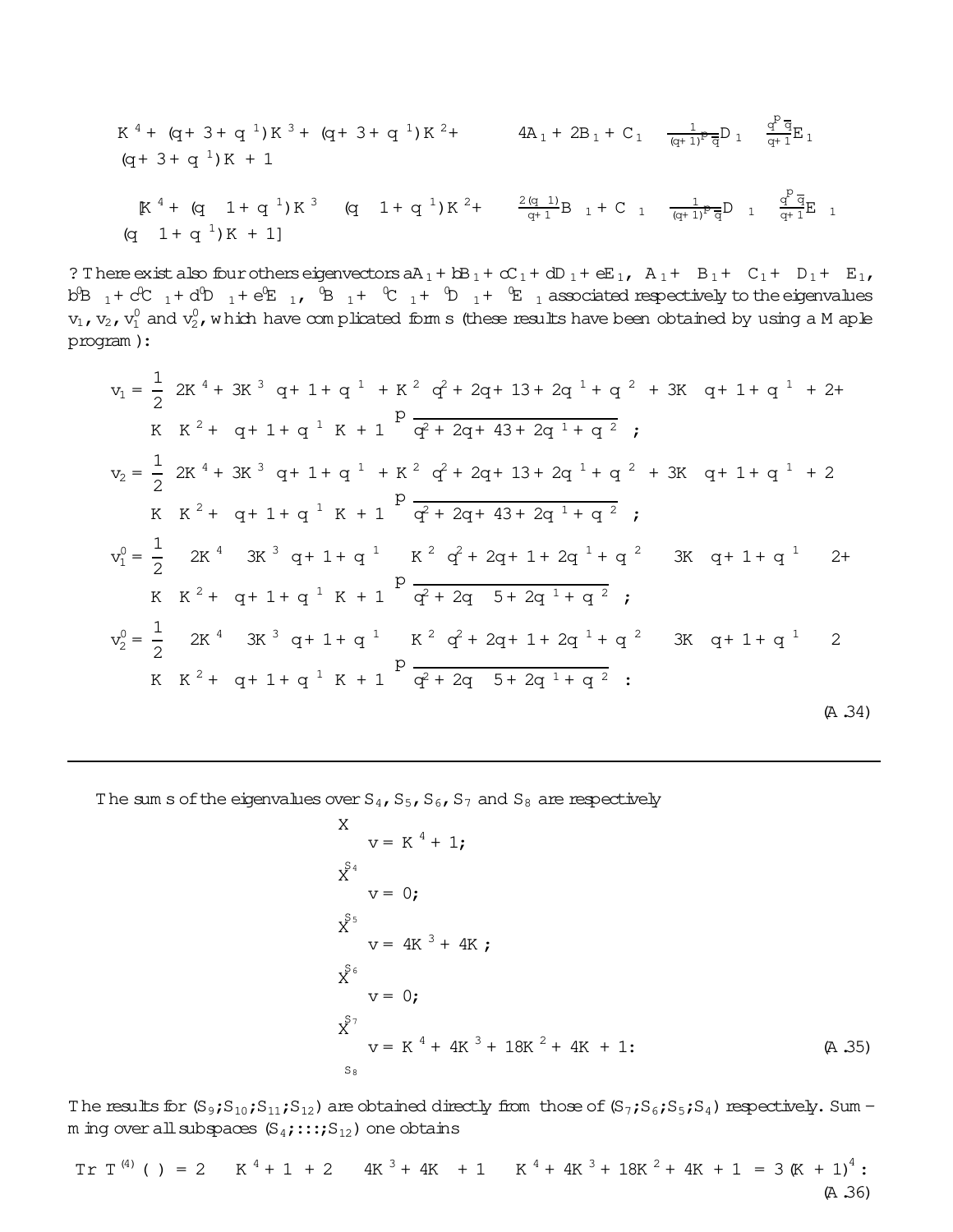## Appendix B

# $\hat{R}$ tt-A lgebra

We present below, for  $N = 3$ , the constraints on the blocks  $t_{ij}$  () of the transfer m at rix following from

$$
\hat{R} \t( \t 0) t( ) t(^0) = t(^0) \t( ) \hat{R} \t( ^0) : \t( \text{B.1})
$$

We use below the notations

$$
(\text{t} \left( )\text{ ; } \text{t} \left( ^{0}\right) \text{ ; } \text{K} \left( ^{0}\right) ) \qquad (\text{t} \text{ ; } \text{t}^{0}\text{ ; } \text{K} \stackrel{\text{w}}{\rightarrow}) \qquad (\text{B } 2)
$$

In term s of P<sub>0</sub><sup>0</sup> de ned by (1.4) with (i; j) and (i; j) corresponding to N = 3 and K () of (1.17)-(1.18),  $(\beta$  1) now is  $(\text{m} \text{ a} \text{ intaining the notation } P_0^0 \text{ unrelated to } , 0)$ 

$$
(I + K^{00}P_0^0) (t \t t^0) = (t^0 \t t) (I + K^{00}P_0^0);
$$
 (B.3)

w here

$$
P_0^0 = q^{1} (11)
$$
 (33) +  $q^{1=2} (12)$  (32) + (13) (31) +  $q^{1=2} (21)$  (23) + (22) (22)  
+  $q^{1=2} (23)$  (21) + (31) (13) +  $q^{1=2} (32)$  (12) +  $q (33)$  (11) (B A)

This leads to a set of 36 relations independent of K  $^{\circ}$ , namely

$$
t_{ij}t_{k1}^0 = t_{ij}^0 t_{k1}
$$
 (B.5)

where for  $(ij) = (11); (12); (13)$  respectively

$$
(k1) = (11; 12; 21; 22); (11; 13; 21; 23); (12; 13; 22; 23)
$$
 (B.6)

and  $\sin$  ilarly for (ij) = (21); (22); (23)

$$
(k1) = (11; 12; 31; 32); (11; 13; 31; 33); (12; 13; 32; 33)
$$
 (B.7)

and for  $(ij) = (31); (32); (33)$ 

$$
(k1) = (21; 22; 31; 32); (21; 23; 31; 33); (22; 23; 32; 33)
$$
 (B.8)

To present the K  $^{\text{m}}$  dependent constraints we rst de ne

$$
X_1 = q^{1=2}t_{11}t_{31}^0 + t_{21}t_{21}^0 + q^{1=2}t_{31}t_{11}^0;
$$
  
\n
$$
X_2 = q^{1=2}t_{11}t_{32}^0 + t_{21}t_{22}^0 + q^{1=2}t_{31}t_{12}^0;
$$
  
\n
$$
X_3 = q^{1=2}t_{11}t_{33}^0 + t_{21}t_{23}^0 + q^{1=2}t_{31}t_{13}^0;
$$
  
\n
$$
X_4 = q^{1=2}t_{12}t_{31}^0 + t_{22}t_{21}^0 + q^{1=2}t_{32}t_{11}^0;
$$
  
\n
$$
X_5 = q^{1=2}t_{12}t_{32}^0 + t_{22}t_{22}^0 + q^{1=2}t_{32}t_{12}^0;
$$
  
\n
$$
X_6 = q^{1=2}t_{12}t_{33}^0 + t_{23}t_{21}^0 + q^{1=2}t_{33}t_{11}^0;
$$
  
\n
$$
X_7 = q^{1=2}t_{13}t_{33}^0 + t_{23}t_{21}^0 + q^{1=2}t_{33}t_{13}^0;
$$
  
\n
$$
X_8 = q^{1=2}t_{13}t_{32}^0 + t_{23}t_{23}^0 + q^{1=2}t_{33}t_{13}^0
$$
  
\n
$$
X_9 = q^{1=2}t_{13}t_{33}^0 + t_{23}t_{23}^0 + q^{1=2}t_{33}t_{13}^0
$$
  
\n(B.9)

and a set

$$
(Y_1; Y_2; \ldots; Y_9) \qquad \qquad \qquad \qquad \text{(B.10)}
$$

which is obtained by transposing the indices of each term on the right of  $(B.9)$  and also the order of  $(j^0)$ . Thus

$$
Y_1 = q^{-1-2}t_{11}^0 t_{13} + t_{12}^0 t_{12} + q^{1-2}t_{13}^0 t_{11}
$$
 (B.11)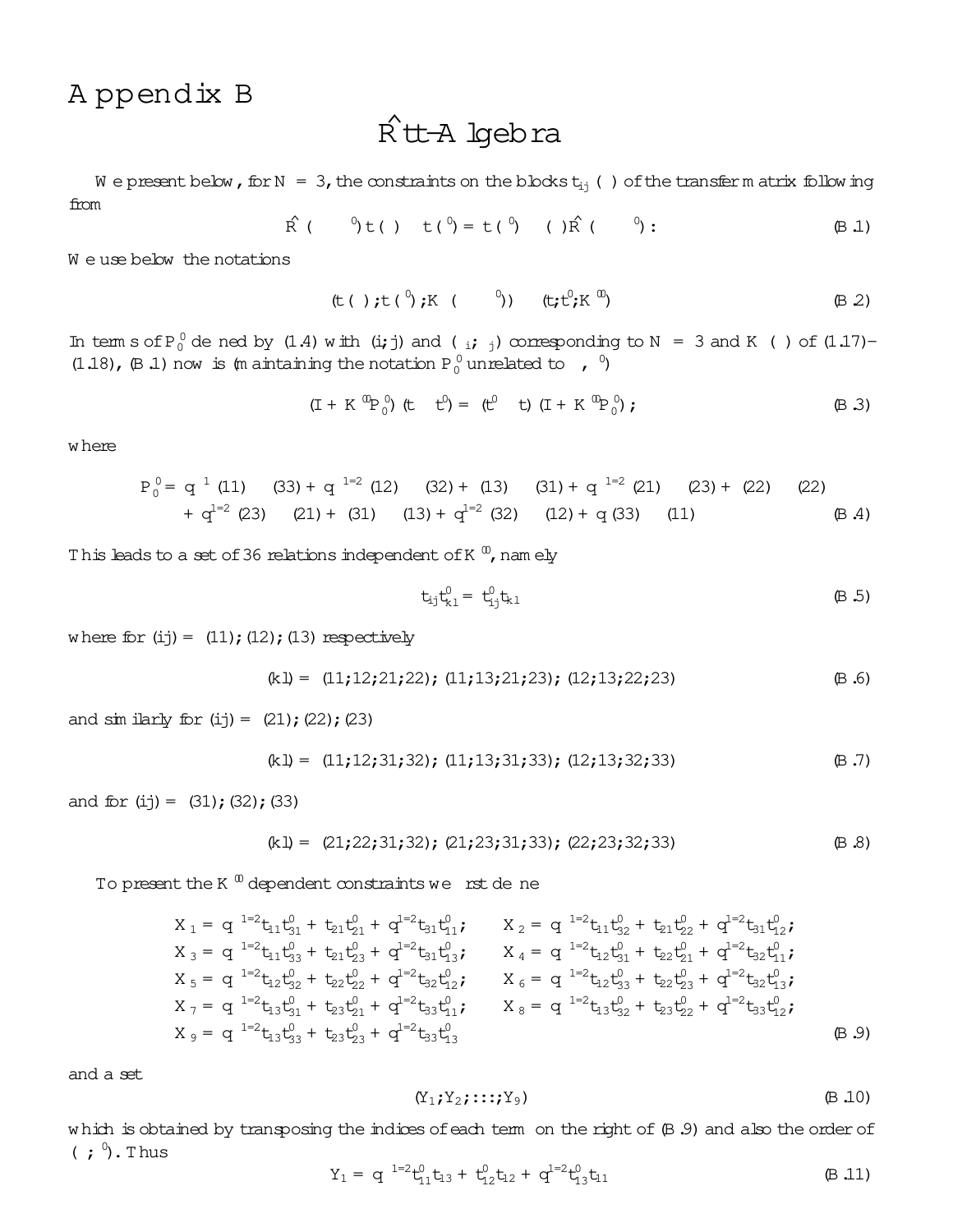and so on. The constraints involving K  $^{\text{0}}$  only through X  $_{\text{i}}$  are the following ones

$$
q^{1=2} (t_{11}t_{31}^0 \t t_{11}^0t_{31}) = (t_{21}t_{21}^0 \t t_{21}^0t_{21}t_{21}) = q^{1=2} (t_{31}t_{11}^0 \t t_{31}^0t_{11}) = K^0 X_1;
$$
\n
$$
q^{1=2} (t_{11}t_{32}^0 \t t_{11}^0t_{32}) = (t_{21}t_{22}^0 \t t_{21}^0t_{22}) = q^{1=2} (t_{31}t_{12}^0 \t t_{31}^0t_{12}) = K^0 X_2;
$$
\n
$$
q^{1=2} (t_{12}t_{31}^0 \t t_{12}^0t_{31}) = (t_{22}t_{21}^0 \t t_{22}^0t_{21}) = q^{1=2} (t_{32}t_{11}^0 \t t_{32}^0t_{11}) = K^0 X_4;
$$
\n
$$
q^{1=2} (t_{12}t_{33}^0 \t t_{12}^0t_{33}) = (t_{22}t_{23}^0 \t t_{22}^0t_{23}) = q^{1=2} (t_{32}t_{13}^0 \t t_{32}^0t_{31}) = K^0 X_6;
$$
\n
$$
q^{1=2} (t_{13}t_{32}^0 \t t_{13}^0t_{32}) = (t_{23}t_{22}^0 \t t_{23}^0t_{22}) = q^{1=2} (t_{33}t_{12}^0 \t t_{33}^0t_{12}) = K^0 X_8;
$$
\n
$$
q^{1=2} (t_{13}t_{33}^0 \t t_{13}^0t_{33}) = (t_{23}t_{23}^0 \t t_{23}^0t_{23}) = q^{1=2} (t_{33}t_{13}^0 \t t_{33}^0t_{13}) = K^0 X_9;
$$
\n(B.12)

There are six corresponding sets involving K  $^{\text{\textregistered}}$  only through Y<sub>i</sub>. As for (B 11) they are obtained by transposing indices in the rst three term s of each equation of  $($ B .12) and changing the sign before K  $^{\text{\textregistered}}$ . Thus

$$
q^{1=2} (t_{11}t_{13}^0 \t t_{11}^0 t_{13}) = (t_{12}t_{12}^0 \t t_{12}^0 t_{12}) = q^{1=2} (t_{13}t_{11}^0 \t t_{13}^0 t_{11}) = K^{00}Y_1
$$
 (B.13)

and so on.

F inally there is a set involving K  $^{\text{\textregistered}}$  through both X  $_{\text{\text{I}}}$  and Y $_{\text{\text{I}}}$ 

$$
(\mathfrak{t}_{11}\mathfrak{t}_{33}^{0} \quad \mathfrak{t}_{11}^{0}\mathfrak{t}_{33}) = K^{0}q^{-1=2} (X_{3} \quad Y_{3}^{0});
$$
\n
$$
(\mathfrak{t}_{12}\mathfrak{t}_{32}^{0} \quad \mathfrak{t}_{12}^{0}\mathfrak{t}_{32}) = K^{0} q^{-1=2} X_{5} \quad Y_{3}^{0};
$$
\n
$$
(\mathfrak{t}_{13}\mathfrak{t}_{31}^{0} \quad \mathfrak{t}_{13}^{0}\mathfrak{t}_{31}) = K^{0} q^{-1=2} X_{7} \quad q^{1=2} Y_{3}^{0};
$$
\n
$$
(\mathfrak{t}_{21}\mathfrak{t}_{23}^{0} \quad \mathfrak{t}_{21}^{0}\mathfrak{t}_{23}) = K^{0} X_{3} \quad q^{-1=2} Y_{5}^{0};
$$
\n
$$
(\mathfrak{t}_{22}\mathfrak{t}_{22}^{0} \quad \mathfrak{t}_{22}^{0}\mathfrak{t}_{22}) = K^{0} (X_{5} \quad Y_{5}^{0});
$$
\n
$$
(\mathfrak{t}_{23}\mathfrak{t}_{21}^{0} \quad \mathfrak{t}_{23}^{0}\mathfrak{t}_{21}) = K^{0} X_{7} \quad q^{1=2} Y_{5}^{0};
$$
\n
$$
(\mathfrak{t}_{31}\mathfrak{t}_{13}^{0} \quad \mathfrak{t}_{31}^{0}\mathfrak{t}_{33}) = K^{0} q^{1=2} X_{3} \quad q^{-1=2} Y_{7}^{0};
$$
\n
$$
(\mathfrak{t}_{32}\mathfrak{t}_{12}^{0} \quad \mathfrak{t}_{32}^{0}\mathfrak{t}_{12}) = K^{0} q^{1=2} X_{5} \quad Y_{7}^{0};
$$
\n
$$
(\mathfrak{t}_{33}\mathfrak{t}_{11}^{0} \quad \mathfrak{t}_{33}^{0}\mathfrak{t}_{11}) = K^{0} q^{1=2} (X_{7} \quad Y_{7}^{0});
$$
\n
$$
(B.14)
$$

A n alternative approach to the  $\hat{\mathsf{R}}$  tt relations is via the diagonalization of P  $_0^0$  . The diagonalizer is given in [\[13\]](#page-26-12). Such an approach was presented for our multiparam eter ("nested-sequence") class in A pp. C ofR ef.3.